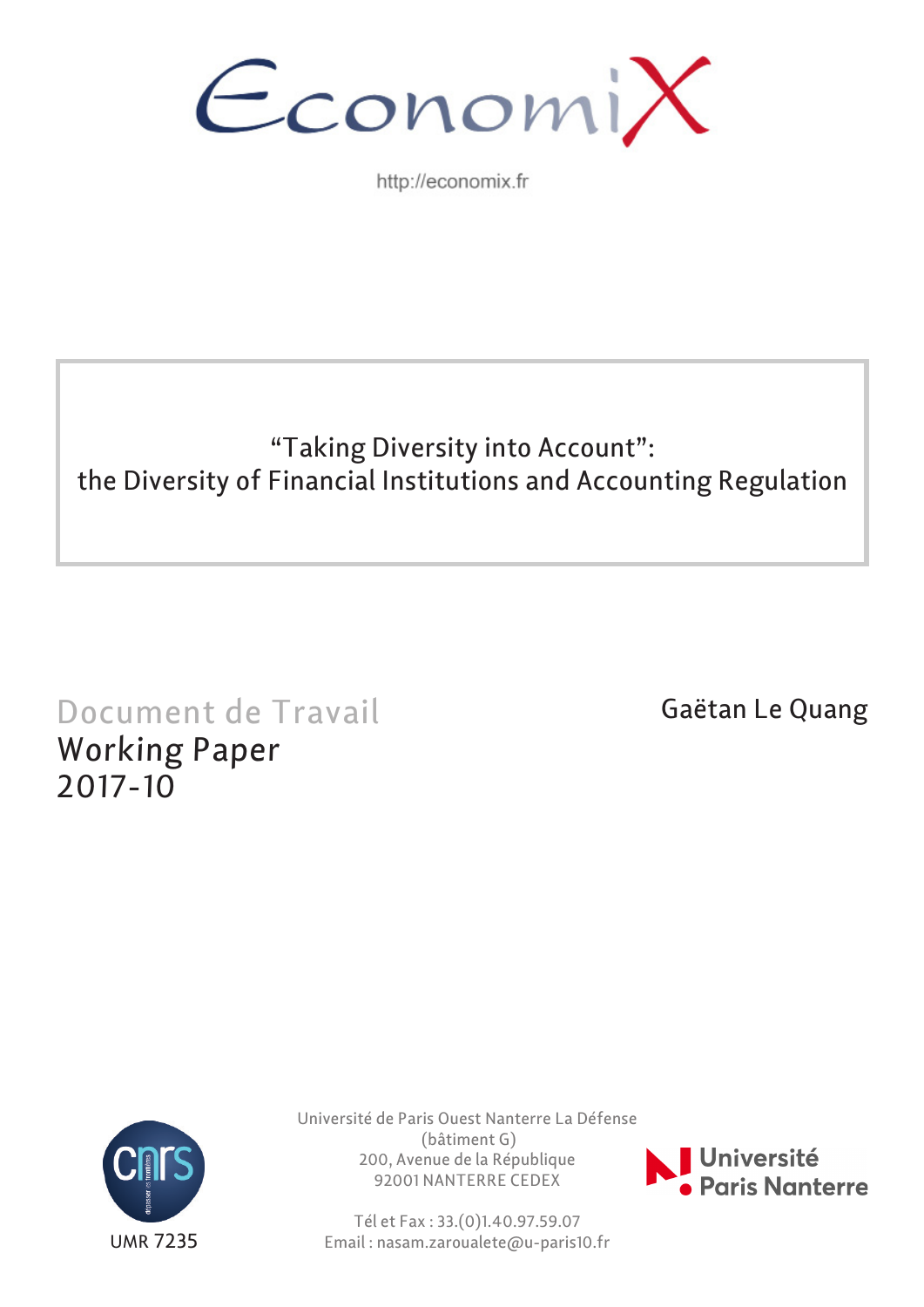# "Taking Diversity into Account": the Diversity of Financial Institutions and Accounting Regulation

Gaëtan Le Quang<sup>∗</sup>

## March 2017

**Abstract :** The global financial crisis and what followed point out at least two major failures of the financial system: its inability to contain liquidity risk and its inability to fund long term investments. We think that these two problems come from the setting up of rules and practices that tend to homogenize market participants' incentives and behaviors. Fair value accounting is one element of this set of practices and rules. If the rationale behind fair value accounting – that is enhancing transparency in order to limit unreported losses and manipulations – can justify its use in the case of short-term financial institutions (meaning institutions whose time horizon is short because of the maturity of their liabilities) that constantly face the risk of a sudden liquidity need, it seems totally irrelevant when it comes to long-term financial institutions that will not face liquidity needs before ten or twenty years. In this perspective, we develop a model that shows that an accounting regulation that takes the diversity of financial institutions into account offers better results both in terms of liquidity and in terms of efficiency than a regulation that ignores this diversity.

**Résumé :** La crise financière contemporaine a mis en évidence la difficulté qu'ont les marchés financiers à faire face au risque de liquidité et à assurer le financement de l'investissement à long-terme. Nous pensons que ces deux problèmes peuvent être expliqués par un même phénomène qui est la mise en place d'un ensemble de règles et de pratiques qui ont pour conséquence d'homogénéiser les incitations, et donc les comportements, des intervenants sur les marchés financiers. La comptabilité à la juste valeur fait

<sup>∗</sup>EconomiX (UMR7235), GATE-LSE (UMR5824) and Université Paris-Nanterre, 200 Avenue de la République, 92001 Nanterre cedex, France. E-mail: glequang@u-paris10.fr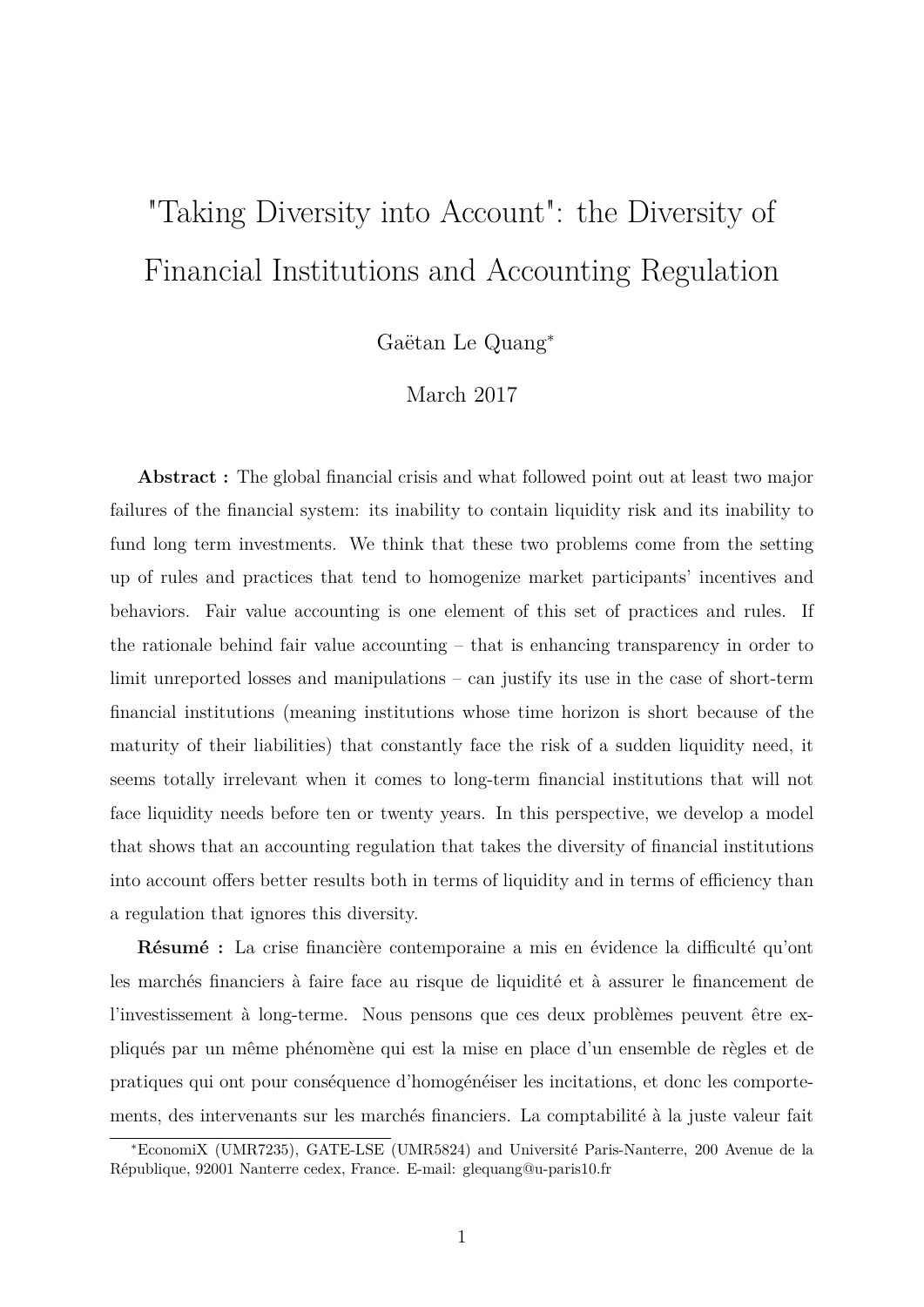partie de cet ensemble de règles et de pratiques. Si la comptabilité à la juste valeur semble présenter certains avantages lorsqu'elle est utilisée par des institutions dont l'horizon temporel est court, elle ne semble pas appropriée à des institutions financières de longterme. Dans cette perspective, nous développons un modèle qui met en évidence qu'il est préférable d'adapter les normes comptables à la diversité des institutions financières en les distinguant notamment selon la maturité de leur passif.

**Keywords :** Fair value; Banks; Insurers; Diversity

**JEL codes :** G21, G22, M41

## **Introduction**

The global financial crisis and what followed point out at least two major failures of the financial system: its inability to contain liquidity risk and its inability to fund long-term investments. According to Persaud [20], these two problems can be linked to the same cause: the setting up of rules and practices that incentivize all financial institutions to behave the same way. Fair value accounting belongs to this set of rules and practices. The main issue concerning fair value accounting is that it gives all financial institutions incentives to focus on short-term volatility whereas some of them are naturally engaged in long-term strategies. This is for instance the case for young pension funds or life insurers whose liabilities' maturities are generally long. In this respect, the diversity of financial institutions appears both as a condition of financial stability – since all market participants are not incentivized to behave the same way, they will not decide to sell at the same time, which prevents asset prices from falling all of a sudden – and as a condition for long-term investments to be funded – because some financial institutions have the natural ability to handle long-term assets exhibiting high liquidity risk. Consequently, financial regulation would be better off taking this diversity into account. We develop a model that shows that, as compared to an accounting regulation that resorts to a one-size-fits-all approach, a regulation that takes the diversity of financial institutions into account offers better results both in terms of liquidity and in terms of efficiency.

Since the global financial crisis, accounting issues, particularly those related to fair value accounting<sup>1</sup>, have become more and more popular among economists. Yet, those

<sup>&</sup>lt;sup>1</sup>The first occurence of the phrase "fair value" is to be found in the 1975 U.S. standard FAS 12. More precisely, FAS 13, which was published in 1976, defines fair value as "[the] normal selling price, reflecting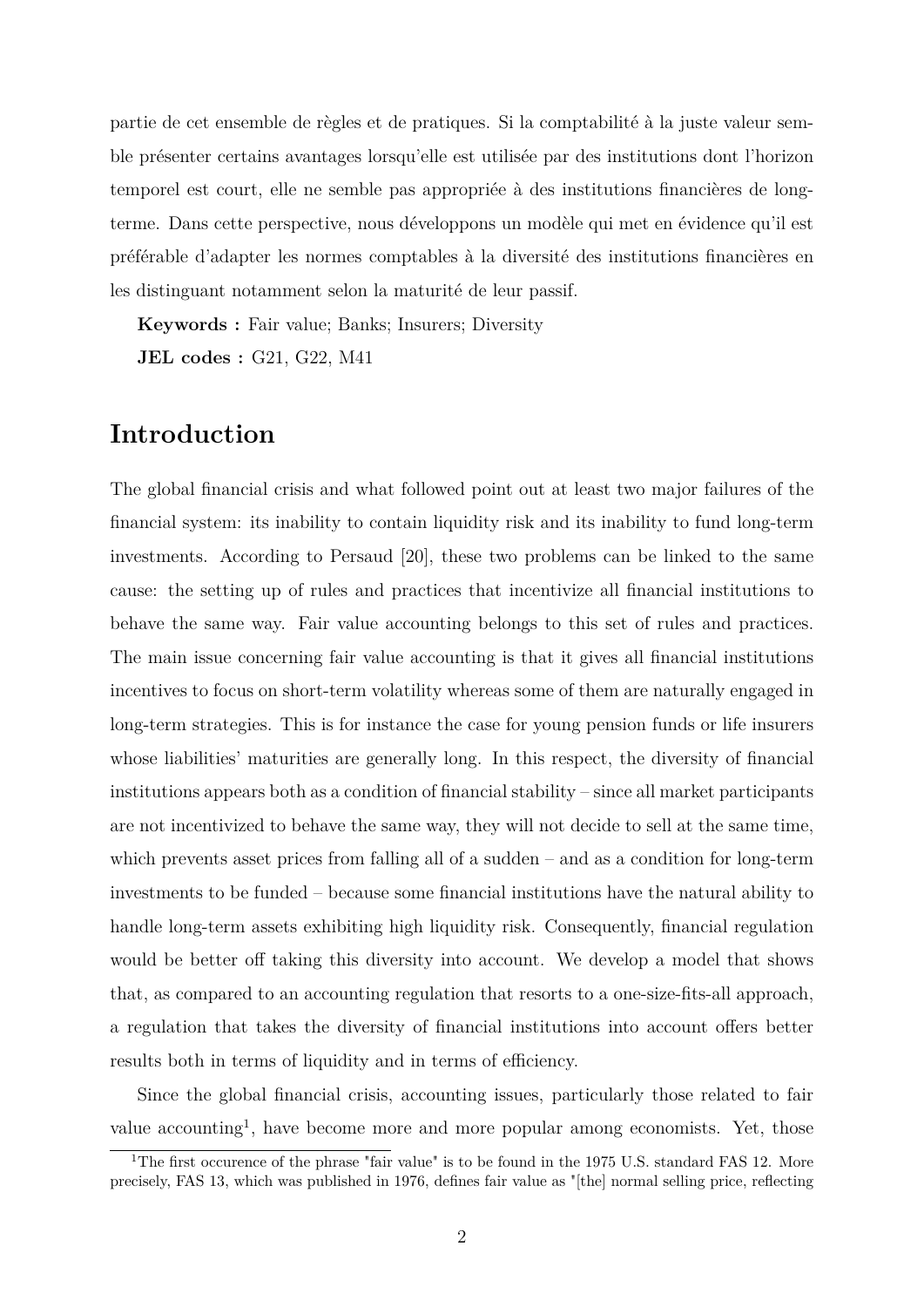issues are not new and date back at least to the 1930s according to Laux and Leuz [16]. The idea that financial reporting has to be as transparent as possible has progressively taken shape through the development of fair value accounting, particularly since the 1970s. In the case of the United States, Heaton *et al.* [15] indeed show that, from the 1970s, both an extension and a precision of fair value accounting rules have been observed. As for Europe, the adoption of the 2005 IFRS, and the interactions between these accounting standards and capital requirements<sup>2</sup>, give faire value accounting a central position in the financial sector. Yet, if fair value accounting does have some advantages – for instance it gives less room for manipulations than historical cost accounting, as pointed out by Laux and Leuz  $[16]$  – it seems to have some harmful effects when it comes to financial stability. In particular, Allen and Carletti [1] demonstrate that when markets are imperfect and illiquid, historical cost accounting is a better option for both banks and insurers. Plantin *et al.* [22] point out that fair value accounting is a bad option for institutions that manage long-lived, illiquid and senior assets. Bignon *et al.* [5] show that fair value accounting strongly enhances asset prices volatility. Jaggi *et al.* [14] prove that fair value accounting is strongly procyclical in so far as it contributes to momentum.<sup>3</sup> Plantin and Tirole [23] demonstrate that, in the case of laissez-faire, market participants tend to overuse mark-to-market accounting which has deleterious effects in terms of liquidity.

Some empirical works have tried to estimate the impact of fair value accounting on the quality of the information displayed in financial reports. For instance, Bernard *et al.* [4] compare Danish banks, which are subjected to fair value accounting rules, to American banks, which were subjected to historical cost accounting rules over the period. Using time series econometrics from 1976 to 1989, they show that fair value accounting offers a more relevant information than historical cost accounting but induces an increased volatility. Barth *et al.* [3] also show that, for a sample of 136 American banks, fair value accounting increases the relevance of financial information. Studying the impact of fair value accounting rules (SFAS 107) on American banks' financial reporting over the period 1992-1993, both Eccher *et al.* [11] and Nelson [19] cannot find any significative result concerning the superiority in terms of information quality of fair value accounting over

any volume or trade discounts that may be applicable". As for Europe, the first accounting standard to mention fair value was IAS 32, which was issued in 1995. The definition currently used in the European Union is that of 2011 IFRS 13.

<sup>2</sup>Capital requirements in both Basel 3 and Solvency 2 are calculated using fair value accounting.

<sup>3</sup>Momentum refers to the empirically observed tendency for rising asset prices to keep on rising and for decreasing asset prices to keep on decreasing.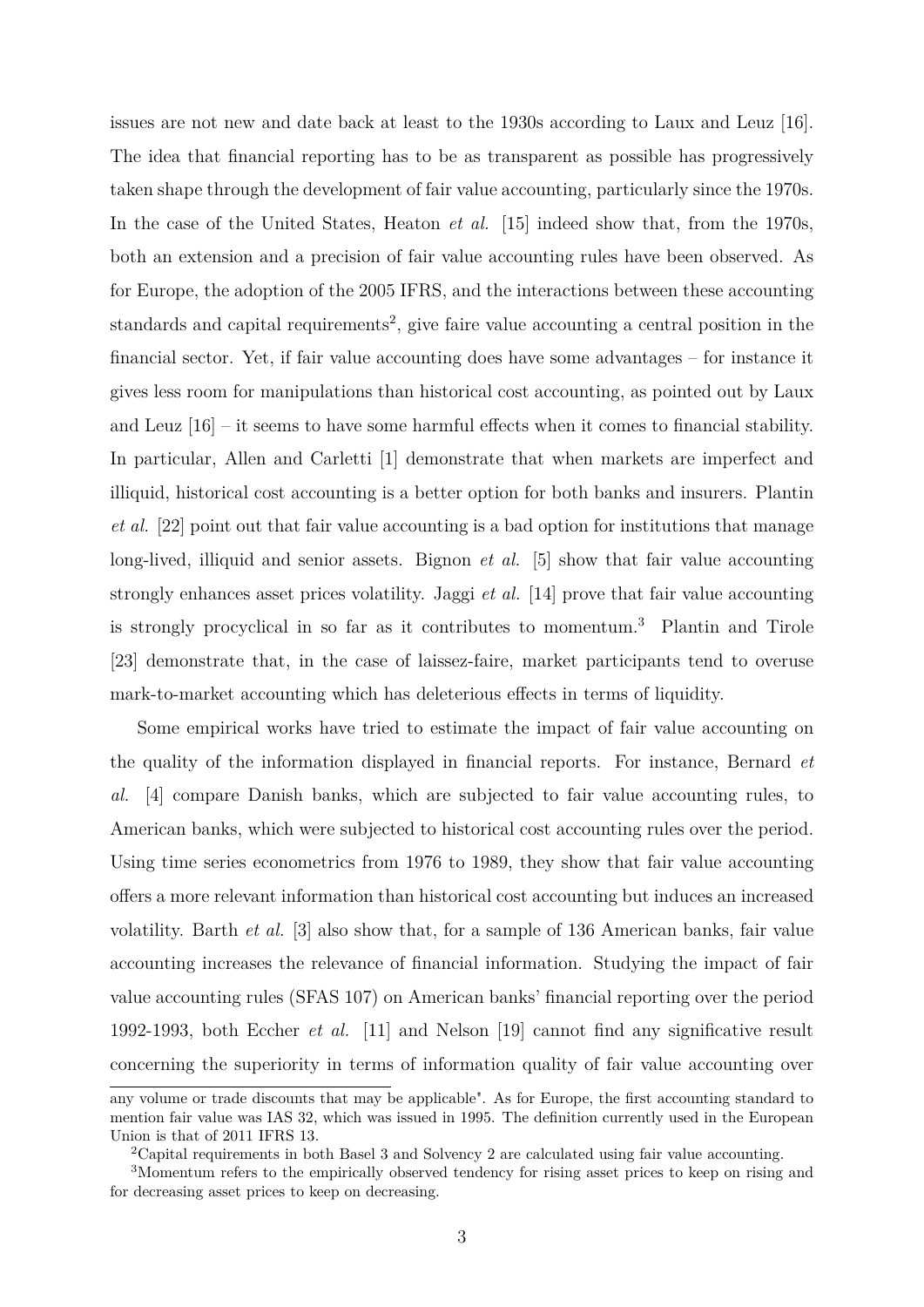historical cost accounting. Using a large sample of American firms between 1998 and 2010, Blankespoor *et al.* [6] show that fair value accounting increases the quality of the information carried by banks' leverage ratio in terms of credit risk. Concerning Europe, Capkun *et al.* [9], using a sample of 1722 European firms, show that the IFRS offer a better financial information than local accounting rules. Concerning the use of fair value accounting rules by insurers, Ellul *et al.* [12] show that, in the case of the U.S. insurance industry, insurers that are subjected to mark-to-market accounting rules tend to be more prudent in their portfolio allocations than those subjected to historical cost accounting.

In short, following both the theoretical and the empirical literature, it seems that:

- fair value accounting is sometimes good for banks because it enhances the quality of the information displayed in financial reports, but it is sometimes not because it is procyclical and it increases volatility.
- fair value is always a bad option for insurers.

The main purpose of this paper is to study the impact of accounting regulation on the behavior of financial institutions. More precisely, we intend to compare an accounting regulation that resort to a full fair value approach – meaning that all financial institutions are subjected to fair value accounting while valuing their assets – to a regulation that makes a distinction between financial institutions on the basis of their nature – that is the structure of their liabilities. In the latter case, financial institutions that are naturally turned toward long-term issues because of what they do – such as a young pension fund or a life insurer – are subjected to historical cost accounting while institutions exhibiting shorter term preference – such as a bank – resort to fair value accounting. We resort to a theoretical framework that is very close to that developed by Plantin *et al.* [22]. In this respect, we make great use of the global game technique that was first introduced by Carlsson and Van Damme [8], and that has then been applied to many economic issues by Morris and Shin (see for instance [17] and [18]). Since our main purpose is to study the impact of the diversity of market participants on financial stability and on economic efficiency, we resort to a special kind of global game, namely a game with heterogeneous players. Sakovisc and Steiner [24] elaborate a methodology to solve this kind of game when there are several heterogeneous groups of players. Yet, since we are only interested in the case where two heterogeneous groups of players interact  $-$  i.e. longterm and short-term financial institutions – we do not need to resort to the Sakovisc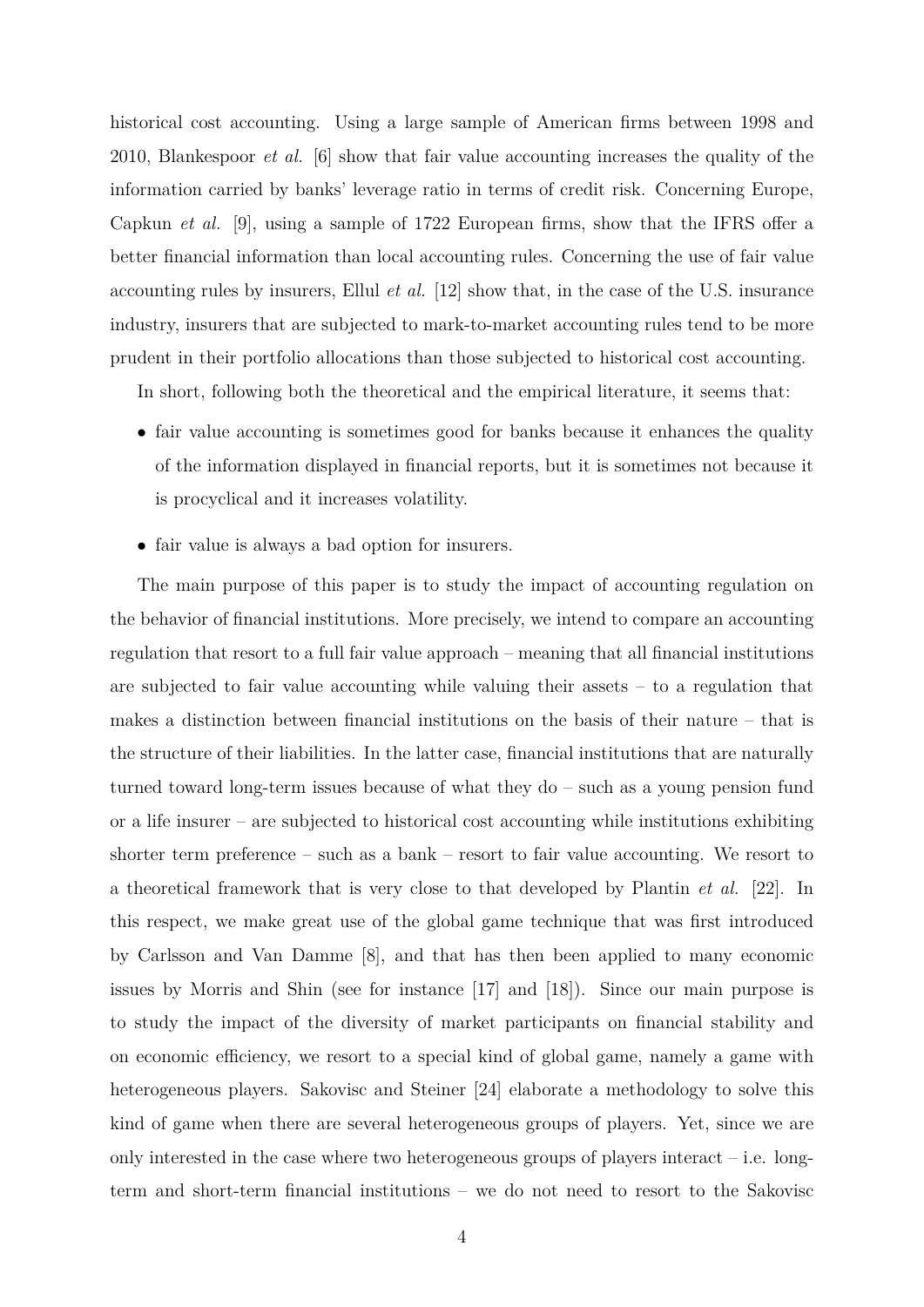and Steiner framework. We instead use the methodology developed by Corsetti *et al.* [10] and Bannier [2] to study the impact of a large trader on the probability of success of a speculative attack on a currency. In both cases, when the actions of players are asymmetric, the authors consider the limiting case where the noise associated with the signal that is granted to each player vanishes to find the *ex ante* unique equilibrium. As previously said, the main result of Plantin *et al.* [22] is that fair value accounting is a bad option for banks holding long-lived, illiquid and senior assets. Using the same framework, but allowing heterogeneity among players, we depart slightly from this result and we show that, in some cases, the main criticisms attached to fair value accounting can be avoided by taking the diversity of financial institutions into account. We show that when banks (short-term financial institutions) are subjected to fair value accounting rules while insurers (long-term financial institutions) resort to historical cost accounting, the negative impact of fair value both on liquidity and on investment funding can sometimes be neutralized, due to the presence of long-term investors. The idea behind this result is easily understandable. When they are subjected to historical cost accounting, long-term investors do not need to take short-term volatility into consideration. Therefore they are not incentivized to sell when banks do and can hold long-term assets to maturity. Consequently, asset prices do not fall all of a sudden and long-term investments can be funded.

The model is presented in the next section and our main results are presented in sections 2 and 3. Section 4 concludes.

## **1 Model**

We present here the general framework of our model. As mentioned before, the framework is very close to that developed by Plantin *et al.* [22], except we allow heterogeneity among financial institutions (FIs). We take two types of FIs into account: "short-term" institutions (in proportion  $1 - k$ ) and "long-term" institutions (in proportion k). We implicitly suppose that the difference between these institutions lies in the structure of their liabilities, which translated into a difference in terms of time preference (the belowdefined parameter  $\rho$ ). More precisely, we make the assumption that "long-term" FIs have a funding structure that relies strongly on long-term instruments (as a young pension fund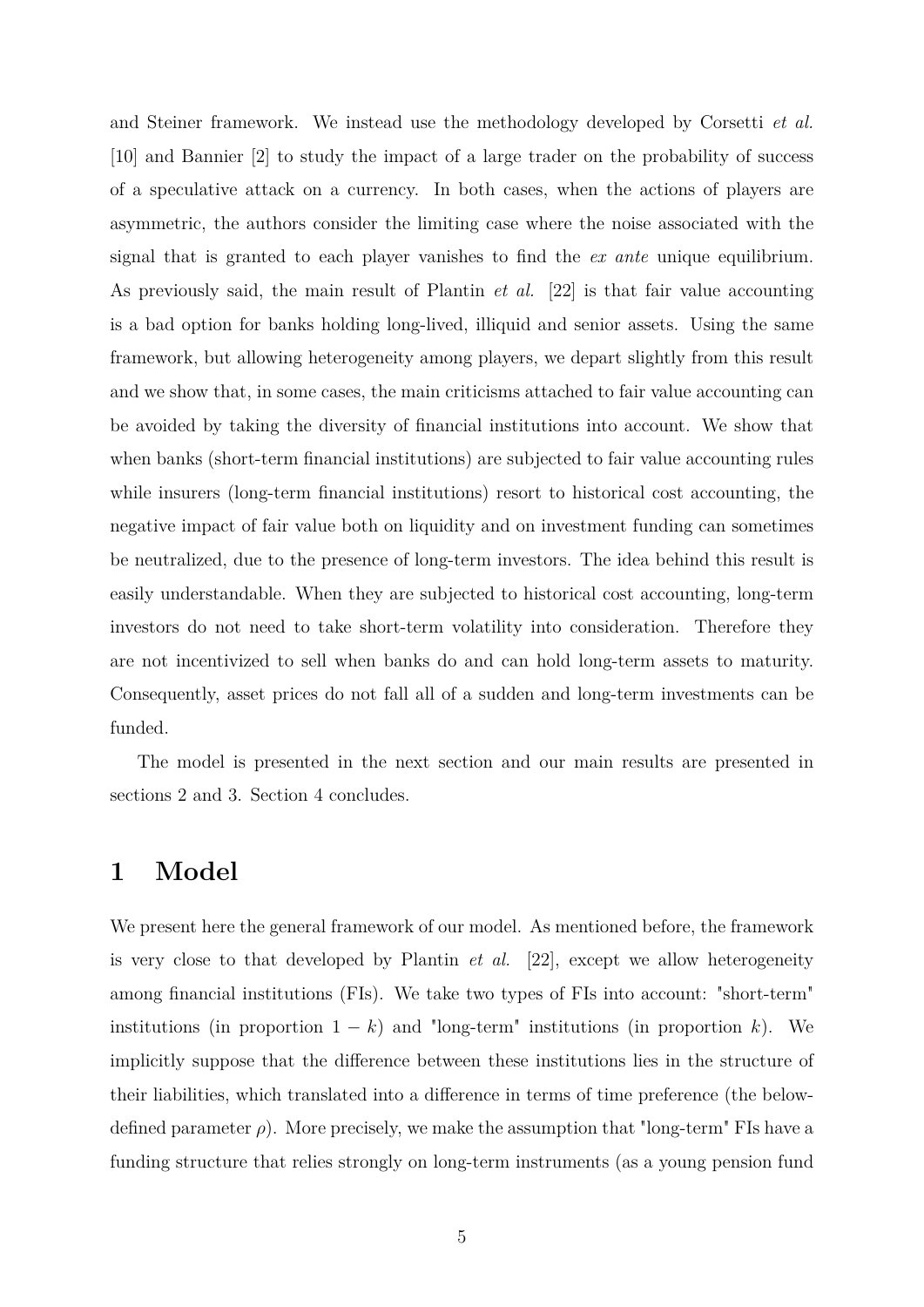or a life insurer for instance), whereas "short-term" FIs rely much more on short-term or very-short term instruments (as is the case for a bank). Consequently, "short-term" FIs can possibly face short-term liquidity needs and prefer short-term assets with low liquidity risk. On the contrary, "long-term" FIs do not normally bother to care about liquidity risk given the very nature of their liabilities. Yet, we consider that because of the use of the same kind of risk management models and the necessity to fulfill similar capital requirements<sup>4</sup> , all FIs hold the same portfolio.

There are 3 dates:  $t = 0, 1, 2$ . As we have just mentioned, all FIs hold a similar portfolio that yields *v* at an uncertain date: it yields in  $t = 1$  with a probability  $1 - d$ and it yields in  $t = 2$  with a probability *d*. The initial value of the portfolio is denoted  $v_0$ and is assumed to be exogenous. Each FI can either hold its portfolio until it pays or sell it to a special purpose vehicle between  $t = 0$  and  $t = 1$ . We make the assumption that the portfolio is made of an asset that is not traded in an active market (such as loans or securitized loans). In consequence, there is no market price for this asset, and FIs need to resort to an intern model to price their portfolio:

$$
p(v) = \delta v - \gamma s \tag{1}
$$

where  $\delta$  is a positive constant that can be interpreted as the liquidity risk associated with the asset,  $\gamma$  is a positive constant that captures market liquidity (the larger  $\gamma$  is, the least the market liquid is), *s* is the proportion of FIs that have sold their portfolio. We suppose that if a FI wants to sell its portfolio, it faces a price  $p = \delta v - \frac{\gamma}{2}$  $\frac{\gamma}{2}s$  (i.e. the position of a FI in the sellers' line follows a uniform law on [0*, s*]). If a FI does not sell its portfolio, it records its earnings on its balance sheet according to the accounting rule that has been chosen. Each FI seeks to maximise its  $t = 1$  value.

#### **1.1 Same Regulation for All Financial Institutions**

We suppose here that all FIs resort to the same accounting rule, that is fair value accounting. As previously mentioned, each FI can either sell its portfolio or hold it to maturity.

<sup>4</sup>Even if capital requirements are not designed the same way in Basel 3 and in Solvency 2 the very logic that underlies these regulations is the same: estimating the risk associated to assets using a model mainly focused on short-term volatility and elaborating capital requirements accordingly. For further comments on Solvency 2 see Persaud ([20] and more specifically [21]).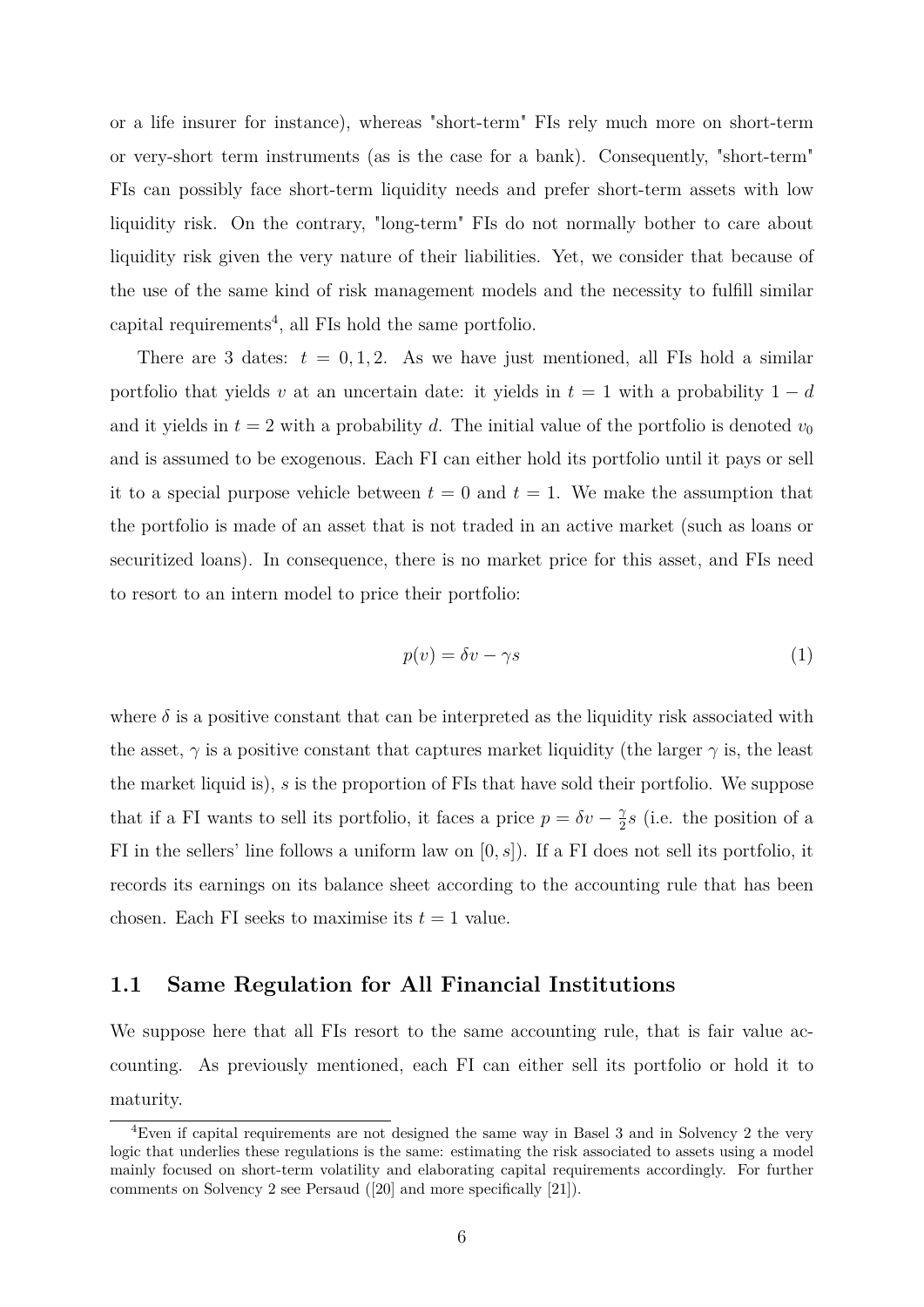A "long-term" FI (hereafter FI*LT* ) holds its portfolio to maturity if its expected value in *t* = 1 (i.e.  $(1-d)v + d(\delta v - \gamma s)$ ) is larger than its estimated market price (i.e.  $\delta v - \frac{\gamma s}{2}$  $\frac{\gamma s}{2})$  :

$$
(1-d)v + d(\delta v - \gamma s) > \delta v - \frac{\gamma s}{2} \leftrightarrow (1-d)(1-\delta)v > \gamma s(d - \frac{1}{2})
$$
\n(2)

Similarly, a "short-term" FI (hereafter  $FI_{ST}$ ) holds its portfolio to maturity if its expected value in  $t = 1$  (i.e.  $(1 - d)v + \rho d(\delta v - \gamma s)$ ) is larger than its estimated market price (i.e.  $\delta v - \frac{\gamma s}{2}$  $\frac{\gamma s}{2}$ ):

$$
(1-d)v + \rho d(\delta v - \gamma s) > \delta v - \frac{\gamma s}{2} \leftrightarrow (1-d-\delta + \rho d\delta)v > \gamma s(\rho d - \frac{1}{2})
$$
 (3)

The parameter  $\rho \in ]0,1]$  captures the difference in time preference between  $\text{FIs}_{ST}$  and FIs*LT* . The table presented in the Appendix (see **4.2.**) provides some insights on the impact of parameters' values on the behavior of financial institutions. From now on, we focus on situations where  $\rho d > \frac{1}{2}$ ,  $d > \frac{1}{2}$  and  $\delta < \frac{1-d}{1-\rho d}$ . The first two assumptions mean that the asset is rather long-lived. The last one states that  $\delta$  is a decreasing function in *d*. Indeed, if we think of *d* as the duration of the asset and of  $\delta$  as a parameter that captures the liquidity risk associated with this asset, the fact that  $\delta < \frac{1-d}{1-\rho d}$  does make sense economically speaking – since long-term assets are normally more subject to liquidity risk than short-term assets. Therefore, it makes sense to think of  $\delta$  as a decreasing function in *d* and to assume that  $\delta < \frac{1-d}{1-\rho d}$ .

According to (2), when  $v > \frac{\gamma(d-\frac{1}{2})}{(1-d)(1-d)}$  $\frac{\gamma(a-\frac{1}{2})}{(1-d)(1-\delta)}$ , a FI<sub>LT</sub> always holds its portfolio to maturity no matter what others do. Similarly, because of (3), when  $v > \frac{\gamma(\rho d - \frac{1}{2})}{(1 - d - \delta + \rho)}$  $\frac{\gamma(\rho a - \frac{1}{2})}{(1 - d - \delta + \rho d\delta)}$  a FI<sub>*ST*</sub> always holds its portfolio to maturity. Conversely, if  $v < 0$ , all FIs sell their portfolio. When  $v \in [0, \min\{\frac{\gamma(d-\frac{1}{2})}{(1-d)(1-d)}\}]$  $\frac{\gamma(d-\frac{1}{2})}{(1-d)(1-\delta)}, \frac{\gamma(\rho d-\frac{1}{2})}{(1-d-\delta+\rho d)}$  $\frac{\gamma(\rho a - \frac{1}{2})}{(1 - d - \delta + \rho d\delta)}$ }, there are two equilibria: one where all FIs sell their portfolio and one where they all hold it. In this case, the impossibility to select *ex ante* the equilibrium that will be reached *ex post* is the consequence of the strategic complementarities that exist between players.

In order to overcome the multiple equilibria problem, we use the global game technique as notably developed by Morris and Shin (see for instance [17] or [18]). The idea is that FIs do not observe the true value of *v* but are instead granted a noisy signal of it. This assumption offers at least two advantages: it makes it possible to find the *ex ante* unique equilibrium and it releases the strong assumption according to which *v* is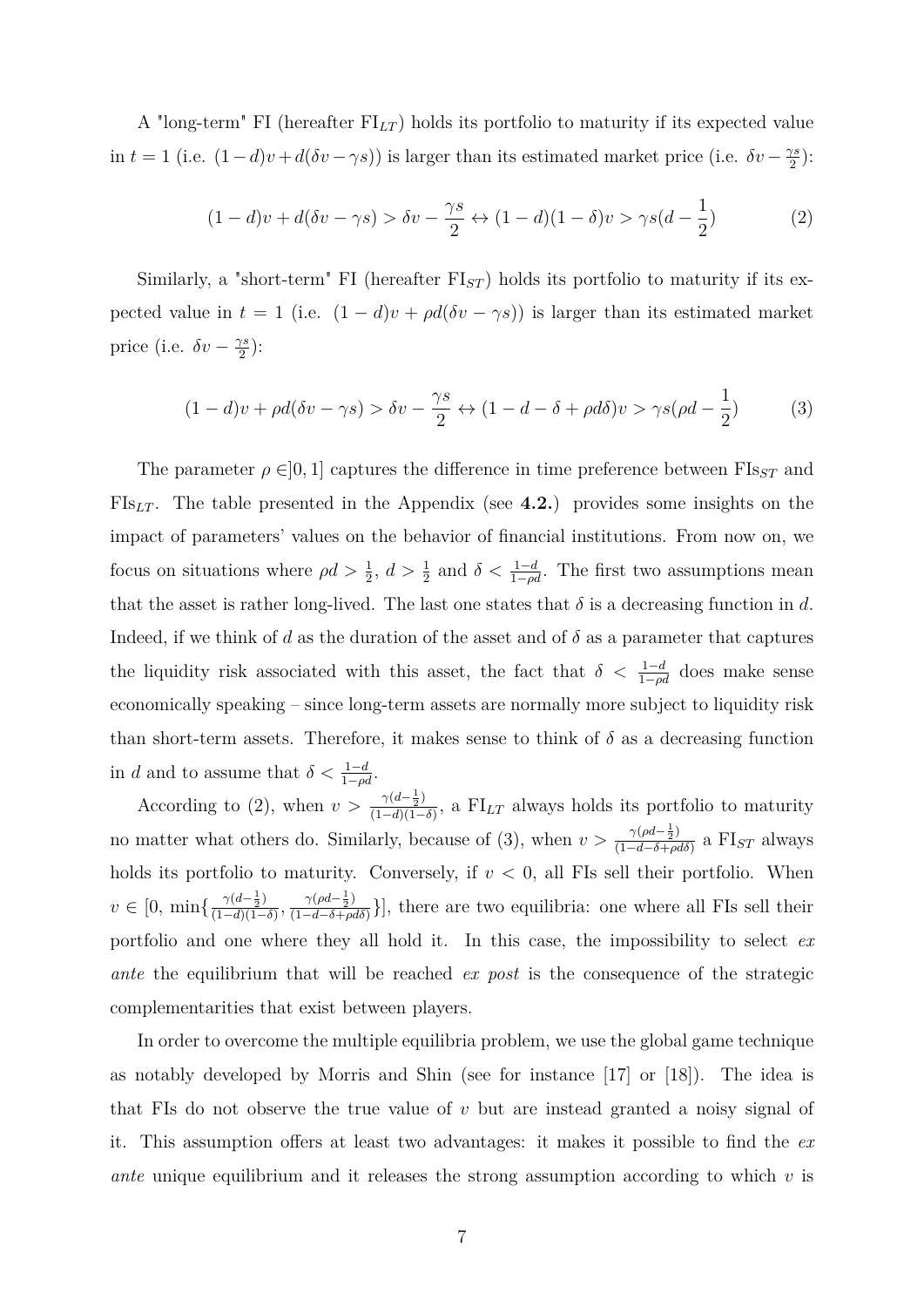common knowledge. We suppose that each FI receives a private signal of *v* such that:  $x_i = v + \varepsilon_i \eta$  where  $\varepsilon_i \hookrightarrow U([-{\frac{1}{2}}]$  $\frac{1}{2}, \frac{1}{2}$  $\frac{1}{2}$ ) and  $\eta > 0$ . If *i* and *j* are two different FIs, we make the assumption that  $E(\varepsilon_i \varepsilon_j) = 0$  (i.e.  $\varepsilon_i$  and  $\varepsilon_j$  are independent). The distribution of  $x_i$  is common knowledge but its realization is not.

We define  $v_{LT}^* = \gamma s(v_{LT}^*) \frac{d-\frac{1}{2}}{(1-d)(1-\delta)}$  the threshold value of *v* for FIs<sub>LT</sub>, meaning the value of *v* from which a  $FI_{LT}$  decides to hold its portfolio to maturity rather than selling it. Similarly,  $v_{ST}^* = \gamma s(v_{ST}^*) \frac{\rho d - \frac{1}{2}}{(1 - d - \delta + \rho d \delta)}$  is the threshold value of *v* for FIs<sub>ST</sub>.  $s(v_{LT}^*)$  (resp.  $s(v_{ST}^*)$  is the proportion of FIs that sell their portfolio when  $v = v_{LT}^*$  (resp.  $v = v_{ST}^*$ ).

LEMMA 1: *in the limiting case where*  $\eta \rightarrow 0$ *, there exists a unique threshold value of v*, denoted  $v^*$ , such that when  $v < v^*$  *all FIs sell their portfolio and* when  $v > v^*$  they all decide to hold it to maturity.

Let us prove LEMMA 1. We focus on  $\text{FIs}_{LT}$  (the reasoning is the same for  $\text{FIs}_{ST}$ ). We suppose that each FI resorts to a threshold strategy, meaning that a FI*LT* "*i*" sells its portfolio when  $x_i < x_{LT}^*$  and that a FI<sub>ST</sub> "j" sells its portfolio when  $x_j < x_{ST}^*$ . Consequently, the proportion of FIs that sell their portfolio when  $v = v_{LT}^*$  is given by:

$$
s(v_{LT}^{*}) = k \Pr(x_{i} < x_{LT}^{*} | v_{LT}^{*}) + (1 - k) \Pr(x_{j} < x_{ST}^{*} | v_{LT}^{*})
$$
\n
$$
= k \Pr\left(\frac{x_{i} - v_{LT}^{*}}{\eta} < \frac{x_{LT}^{*} - v_{LT}^{*}}{\eta}\right) + (1 - k) \Pr\left(\frac{x_{j} - v_{LT}^{*}}{\eta} < \frac{x_{ST}^{*} - v_{LT}^{*}}{\eta}\right) \tag{4}
$$

We know that  $\Pr\left(\frac{x_i - v_{LT}^*}{\eta} < \frac{x_{LT}^* - v_{LT}^*}{\eta}\right)$  $=\frac{1}{2}$  $\frac{1}{2}$  because  $x_i$  is centered on *v* so when  $v = v_{LT}^*$ , the probability of observing a signal below  $x_{LT}^*$  is the same as the probability of observing a signal above  $x_{LT}^*$ .  $\overline{\phantom{a}}$ 

In addition, 
$$
\Pr\left(\frac{x_j - v_{LT}^*}{\eta} < \frac{x_{ST}^* - v_{LT}^*}{\eta}\right) = \begin{cases} 1 & \text{if } \frac{x_{ST}^* - v_{LT}^*}{\eta} \ge \frac{1}{2} \\ \frac{x_{ST}^* - v_{LT}^*}{\eta} + \frac{1}{2} & \text{if } -\frac{1}{2} < \frac{x_{ST}^* - v_{LT}^*}{\eta} < \frac{1}{2} \\ 0 & \text{if } \frac{x_{ST}^* - v_{LT}^*}{\eta} \le -\frac{1}{2} \end{cases}
$$

We focus on situations where  $-\frac{1}{2} < \frac{x_{ST}^* - v_{LT}^*}{\eta} < \frac{1}{2}$  $\frac{1}{2}$ . When  $v = v_{LT}^*$ , the proportion of FIs that decide to sell their portfolio is therefore given by:

$$
s(v_{LT}^*) = \frac{k}{2} + (1 - k) \left( \frac{x_{ST}^* - v_{LT}^*}{\eta} + \frac{1}{2} \right)
$$
 (5)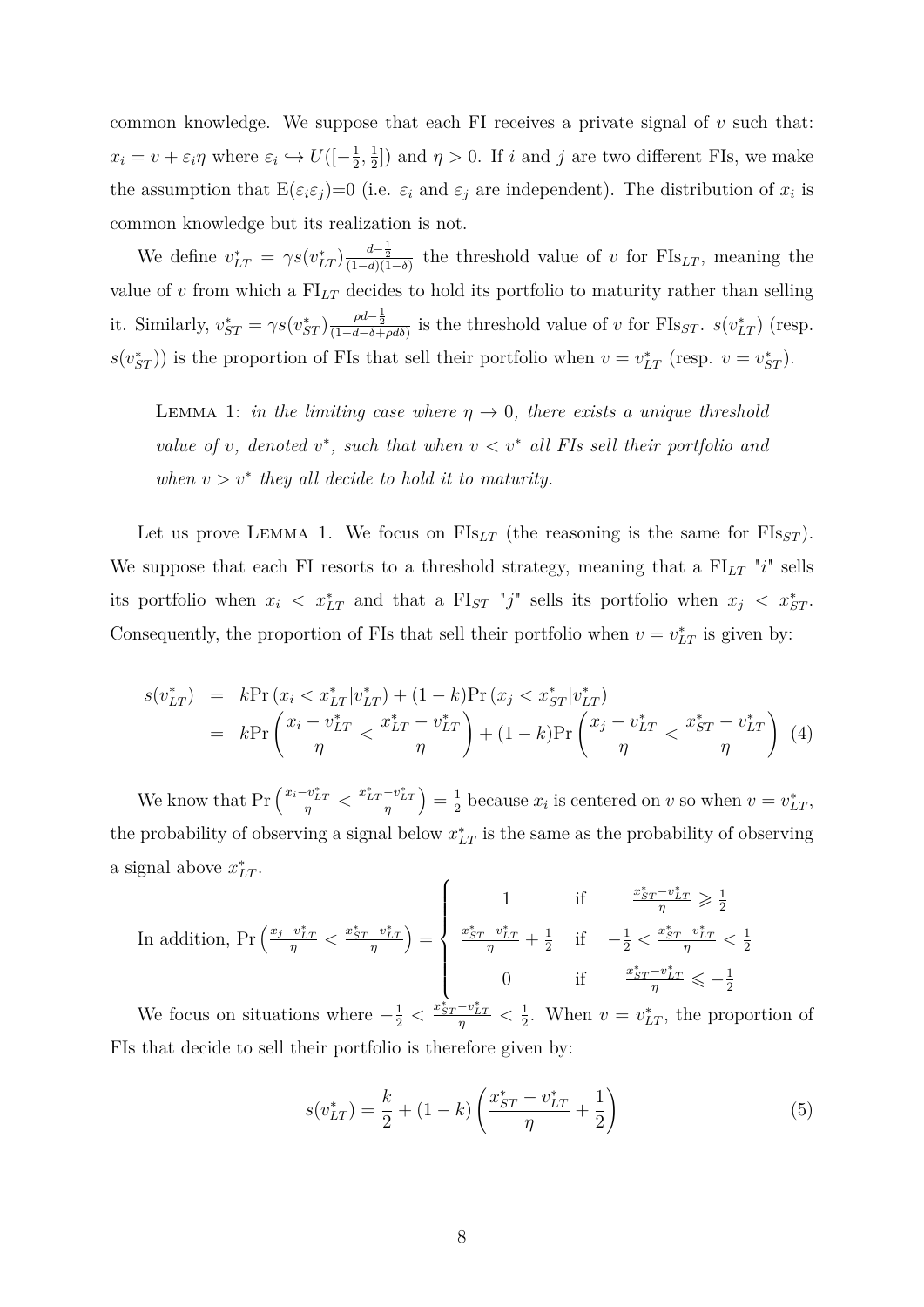The threshold value of  $v$  for  $\text{FIs}_{LT}$  can consequently be rewritten as follows:

$$
v_{LT}^* = \gamma \left[ \frac{k}{2} + (1 - k) \left( \frac{x_{ST}^* - v_{LT}^*}{\eta} + \frac{1}{2} \right) \right] \frac{d - \frac{1}{2}}{(1 - d)(1 - \delta)} \tag{6}
$$

Following the same approach, we got the threshold value of  $v$  for  $FIs_{ST}$ :

$$
v_{ST}^* = \gamma \left[ \frac{1 - k}{2} + k \left( \frac{x_{LT}^* - v_{ST}^*}{\eta} + \frac{1}{2} \right) \right] \frac{\rho d - \frac{1}{2}}{1 - d - \delta + \delta \rho d} \tag{7}
$$

The previous two equations can be rewritten as follows:

$$
x_{LT}^* = \left[1 + \frac{\eta(1 - d - \delta + \rho d\delta)}{k\gamma(\rho d - \frac{1}{2})}\right]v_{ST}^* - \frac{\eta}{2k}
$$
(8)

and

$$
x_{ST}^* = \left[1 + \frac{\eta(1-d)(1-\delta)}{\gamma(1-k)(d-\frac{1}{2})}\right]v_{LT}^* - \frac{\eta}{2(1-k)}\tag{9}
$$

As such, the system cannot be solved properly. Therefore, we focus on the limiting case where  $\eta \to 0$ . Doing so, we follow the same strategy as that proposed by Corsetti *et al.* [10] and Bannier [2]. In this case, we have  $x_{LT}^* \rightarrow v_{LT}^*$  and  $x_{ST}^* \rightarrow v_{ST}^*$  and we can show that  $v_{LT}^* = v_{ST}^* = v^* = \frac{\gamma(\rho d - \frac{1}{2})(d - \frac{1}{2})}{2[(1 - k)(d - \frac{1}{2})(1 - d - \delta + \rho \delta d) + k(1)}$  $\frac{\gamma(\rho d - \frac{1}{2})(d - \frac{1}{2})}{2[(1-k)(d - \frac{1}{2})(1-d-\delta+\rho\delta d)+k(1-d)(1-\delta)(\rho d - \frac{1}{2})]}$  $\Box$ 

## **1.2 Taking Diversity into Account**

We suppose here that all FIs do not resort to the same accounting rule. Depending on its nature, a FI either resorts to fair value accounting or to historical cost accounting. Precisely, we suppose that  $\text{FIs}_{LT}$  resort to historical cost accounting whereas  $\text{FIs}_{ST}$  resort to fair value accounting.

A FI<sub>ST</sub> holds its portfolio to maturity if its expected value in  $t = 1$  (i.e.  $(1 - d)v$  +  $\rho d(\delta v - \gamma s)$ ) is larger than its estimated market price (i.e.  $\delta v - \frac{\gamma s}{2}$  $\frac{\gamma s}{2}$ ):

$$
(1 - d - \delta + \rho d\delta)v > \gamma s(\rho d - \frac{1}{2})
$$
\n(10)

A FI<sub>LT</sub> holds its portfolio to maturity if its expected value in  $t = 1$  (i.e.  $(1-d)v + dv_0$ )

<sup>&</sup>lt;sup>5</sup>In the case of homogeneous players (i.e. when  $\rho = 1$ ), we find  $v^* = \frac{\gamma(d-\frac{1}{2})}{2(1-d)(1-d)}$  $\frac{\gamma(a-\frac{1}{2})}{2(1-d)(1-\delta)}$ , which is the same threshold as that found by Plantin *et al.* [22].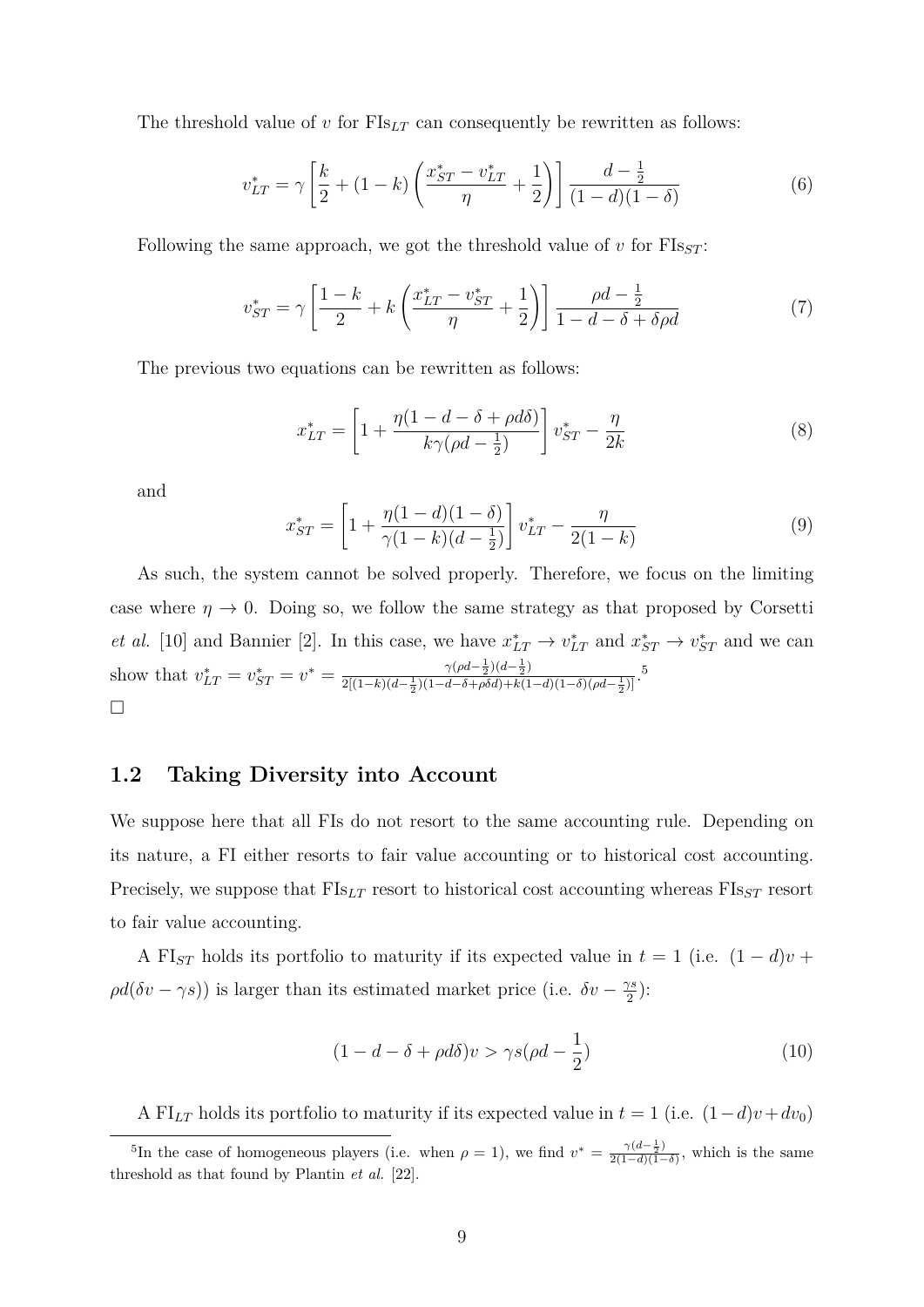is larger than its estimated market price (i.e.  $\delta v - \frac{\gamma s}{2}$  $\frac{\gamma s}{2}$ ):

$$
\frac{\gamma s}{2} + dv_0 > (d + \delta - 1)v \tag{11}
$$

No matter what other FIs do, a FI*LT* decides to hold its portfolio to maturity if  $v < \frac{dv_0}{d+\delta-1}$  and to sell it if  $v > \frac{\frac{\gamma}{2}+dv_0}{d+\delta-1}$  $\frac{\frac{\gamma}{2}+dv_0}{d+\delta-1}$ . When  $v \in \left[\frac{dv_0}{d+\delta-1}\right]$  $\frac{dv_0}{d+\delta-1}$ ;  $\frac{\frac{\gamma}{2}+dv_0}{d+\delta-1}$ *d*+*δ*−1  $\Big]$ , a FI<sub>LT</sub> sells its portfolio with a probability  $\frac{2}{\gamma}[(d+\delta-1)v-dv_0]$ . The proportion of FIs<sub>LT</sub> that sell their portfolio as a function of *v* is therefore given by:

$$
s_{LT}(v) = \begin{cases} 0 & \text{if } v < \frac{dv_0}{d + \delta - 1} \\ \frac{2}{\gamma}((d + \delta - 1)v - dv_0) & \text{if } \frac{dv_0}{d + \delta - 1} \le v \le \frac{\frac{\gamma}{2}dv_0}{d + \delta - 1} \\ 1 & \text{if } \frac{\frac{\gamma}{2}dv_0}{d + \delta - 1} < v \end{cases}
$$

LEMMA 2: *there is a unique threshold value of v*, *denoted*  $v_2^*$ , *such that when*  $v < v_2^*$ , all FIs<sub>ST</sub> sell their portfolio and when  $v > v_2^*$  they all decide to hold *it to maturity.*

Let us prove Lemma 2. As previously, we make the assumption that FIs do not observe the true value of *v* but are instead granted a noisy signal such as a FI indexed *i* receives a signal  $x_i = v + \eta \varepsilon_i$  where  $\varepsilon_i \hookrightarrow U([-{\frac{1}{2}}]$  $\frac{1}{2}, \frac{1}{2}$  $\frac{1}{2}$ ]) and  $\eta > 0$ . This assumption does not modify what we have just said concerning FIs*LT* as shown in Plantin *et al.* [22].

The threshold value of  $v$  for  $\text{FIs}_{ST}$  is given by:

$$
v_2^* = \gamma s(v_2^*) \frac{\rho d - \frac{1}{2}}{1 - d - \delta + \rho \delta d} = \gamma \left[ \frac{1 - k}{2} + k s_{LT}(v_2^*) \right] \frac{\rho d - \frac{1}{2}}{1 - d - \delta + \rho \delta d} \tag{12}
$$

When the market is not too illiquid<sup>6</sup> (i.e when  $\gamma < \frac{1-d-\delta+\rho\delta d}{\rho d-\frac{1}{2}}$ *dv*<sup>0</sup>  $\frac{dv_0}{d+\delta-1}$ ) and, since  $\gamma(\frac{1-k}{2} +$  $k s_{LT}(v_{ST}^*)$ )  $\frac{\rho d - \frac{1}{2}}{1 - d - \delta + \rho \delta d} \le \gamma \frac{\rho d - \frac{1}{2}}{1 - d - \delta + \rho \delta d}$ , we have  $v_2^* < \frac{dv_0}{d + \delta - \frac{1}{2}}$  $\frac{dv_0}{d+\delta-1}$ . Therefore,  $s_{LT}(v_2^*)=0$ , meaning that the proportion of  $\text{FIs}_{LT}$  that decide to sell their portfolio when  $v = v_2^*$  is equal to 0.

Finally, the threshold value of  $v$  for  $\text{FIs}_{ST}$  can be rewritten as follows:

$$
v_2^* = \gamma \left(\frac{1-k}{2}\right) \frac{\rho d - \frac{1}{2}}{1 - d - \delta + \rho \delta d} \tag{13}
$$

<sup>&</sup>lt;sup>6</sup>A standard result in the literature that studies the impact of fair value accounting on financial institutions is that it has deleterious effects on financial stability when markets are illiquid (see for instance Allen and Carletti [1] or Plantin *et al.* [22]). Our model also exhibits this feature since both  $\frac{\partial v^*}{\partial \gamma}$  and  $\frac{\partial v^*}{\partial \gamma}$  are positive. Consequently, when we focus on cases where  $\gamma$  is not too large, we study a situation that is particularly favorable to fair value (i.e. to case 1).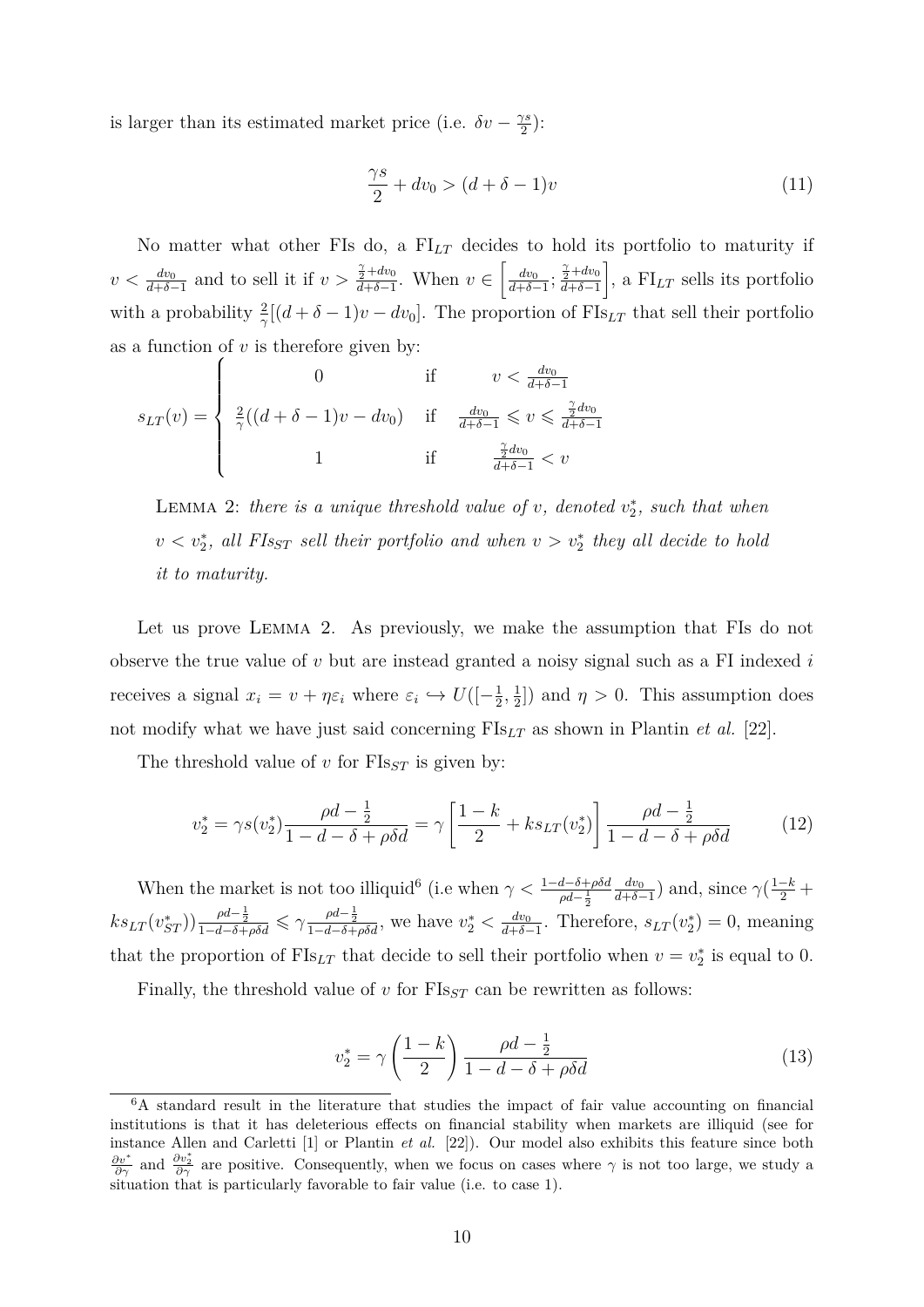$\Box$ 

When  $v < v_2^*$ , all  $\text{FIs}_{ST}$  sell their portfolio while all  $\text{FIs}_{LT}$  hold it to maturity and  $s(v)$ 1 − *k*. When  $v_2^* < v < \frac{dv_0}{d + \delta - 1}$ , all FIs hold their portfolio to maturity and, consequently,  $s(v) = 0$ . When  $\frac{dv_0}{d+\delta-1} \leq v \leq \frac{\frac{\gamma}{2}+dv_0}{d+\delta-1}$  $\frac{\dot{z}^{+dv_0}}{d+\delta-1}$ , a proportion of  $\frac{2k}{\gamma}[(d+\delta-1)v-dv_0]$  of FIs<sub>LT</sub> sell their portfolio and all FIs<sub>*ST*</sub> hold it to maturity, therefore  $s(v) = \frac{2k}{\gamma}[(d+\delta-1)v - dv_0]$ . Finally, when  $\frac{\tilde{\gamma}+dv_0}{d+\delta-1} < v$ , all FIs<sub>LT</sub> sell their portfolio and all FIs<sub>ST</sub> hold it to maturity, therefore  $s(v) = k$ .

## **2 Accounting Regulation, Liquidity and Efficiency**

We now want to compare the two cases. We are particularly interested in the impact of accounting regulation on both liquidity and efficiency. To do so, we first determine asset price in both cases and then define the loss in terms of efficiency.

#### **2.1 Price**

Asset price has been defined as  $p(v) = \delta v - \frac{2}{3}$  $\frac{\gamma}{2}$ *s*(*v*). The following two tables summarize this price in all situations.

|                                 | s(v) | p(v)       |
|---------------------------------|------|------------|
| $v < v^*$                       |      | $\delta v$ |
| $\eta^*$<br>$\langle v \rangle$ |      | $\delta v$ |

Table 1: Asset price in the first case

|                                                      | s(v)  | p(v)                                                                                                                                                                                                          |
|------------------------------------------------------|-------|---------------------------------------------------------------------------------------------------------------------------------------------------------------------------------------------------------------|
| $v < v_2^*$                                          | $1-k$ | $\delta v - \frac{\gamma}{2}(1-k)$                                                                                                                                                                            |
| $v_2^* < v < \frac{dv_0}{d+\delta-1}$                |       | $\delta v$                                                                                                                                                                                                    |
|                                                      |       | $\frac{dv_0}{d+\delta-1} < v < \frac{dv_0+\frac{\gamma}{2}}{d+\delta-1} \left  \frac{2k}{\gamma} \left[ (d+\delta-1)v - dv_0 \right] \right  \left  \delta v - k \left[ (d+\delta-1)v - dv_0 \right] \right $ |
| $\frac{dv_0 + \frac{\gamma}{2}}{d + \delta - 1} < v$ | k,    | $\delta v - \frac{k\gamma}{2}$                                                                                                                                                                                |

Table 2: Asset price in the second case

Proposition 1: *there is no liquidity crisis when different financial institutions are subjected to different accounting rules while such a crisis occurs when*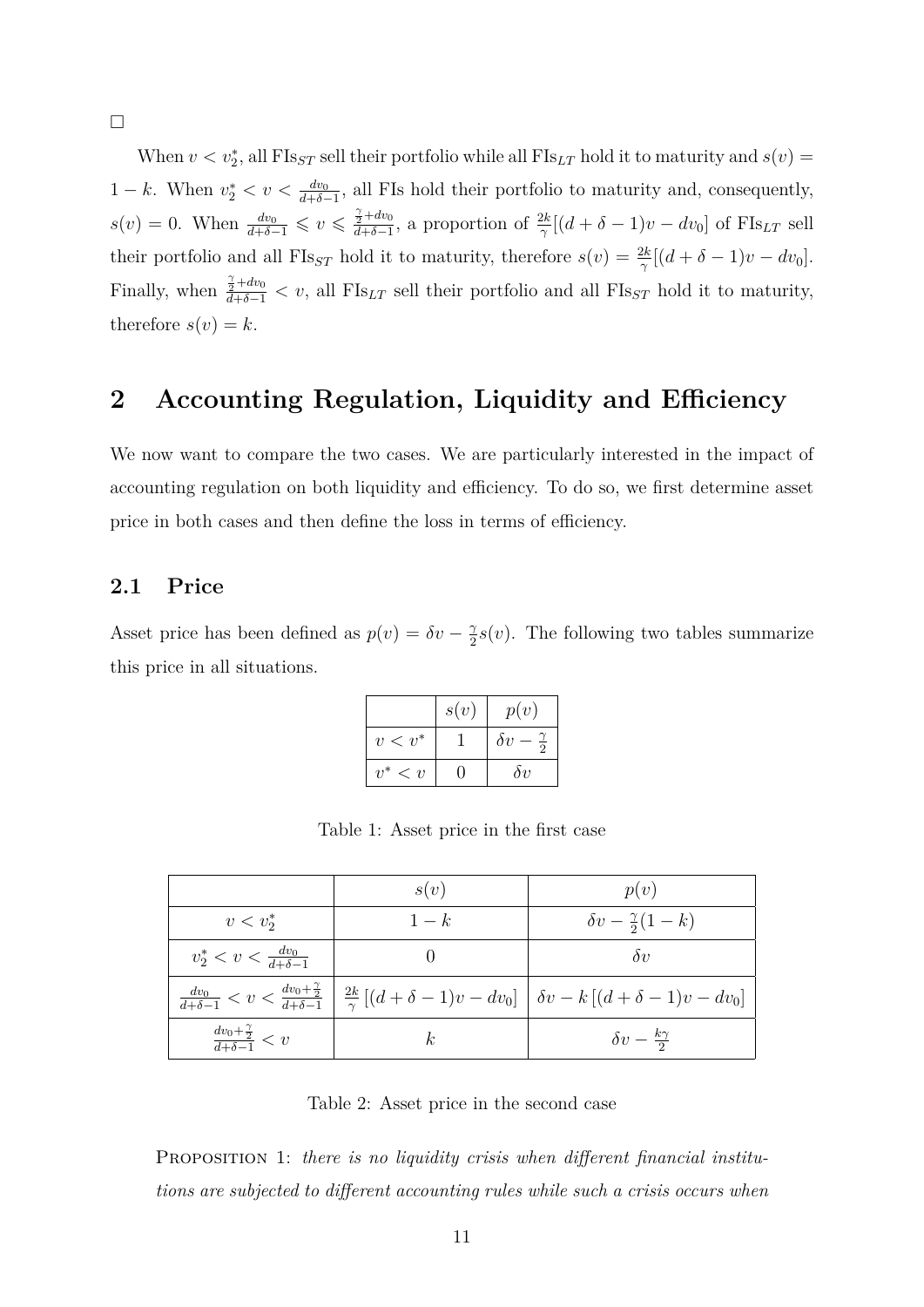*all FIs are subjected to fair value accounting when*  $v < v^*$ .

The above proposition directly comes from the observation of Table 1 and Table 2. We call liquidity crisis a situation where all market participants want to sell their asset at the same time. Such a crisis occurs in the first case when  $v < v^*$  since when  $v \in ]-\infty; v^*[$  we have  $s(v) = 1$ . On the contrary, in the second case,  $s(v)$  is never equal to 1 meaning that there is no situation where all financial institutions are incentivized to sell at the same time. This explains why the price reaches a smaller minimum in the first case  $(\delta v - \frac{2}{3})$  $\frac{\gamma}{2})$ than in the second case  $(\delta v - k^2)$  $\frac{\gamma}{2}$  or  $\delta v - (1 - k) \frac{\gamma}{2}$  $\frac{\gamma}{2}$  depending on the value of *k*). The global financial crisis pointed out that sudden falls of asset prices play a major part in the transmission of the crisis through the financial sector. Indeed, the fall of asset prices lies in the center of the liquidity spirals as described by Brunnermeier and Pedersen [7]. In consequence, taking diversity into account when designing accounting regulation is a good option for liquidity and consequently for financial stability.

#### **2.2 The Loss of Efficiency**

We define the loss of efficiency as follows  $L(v) = s(v)(v - p(v))$ . The difference  $v - p(v)$ gives us an idea of the loss due to ineffective sales at the aggregate level<sup>7</sup> . This loss can be interpreted as investments that cannot be funded anymore because of managers' choices to sell instead of holding their portfolio to maturity. The following tables summarize the loss of efficiency in the two cases as a function of *v*.

|                                                    | L(v)                           |
|----------------------------------------------------|--------------------------------|
| $v < v^*$                                          | $(1-\delta)v+\frac{\gamma}{2}$ |
| $\overline{\mathfrak{D}}^*$<br>$\langle v \rangle$ |                                |

Table 3: The loss of efficiency in the first case

<sup>&</sup>lt;sup>7</sup>We always have  $v - p(v) < 0$  since we made the assumption that  $\delta < \frac{1-d}{1-\rho d}$ .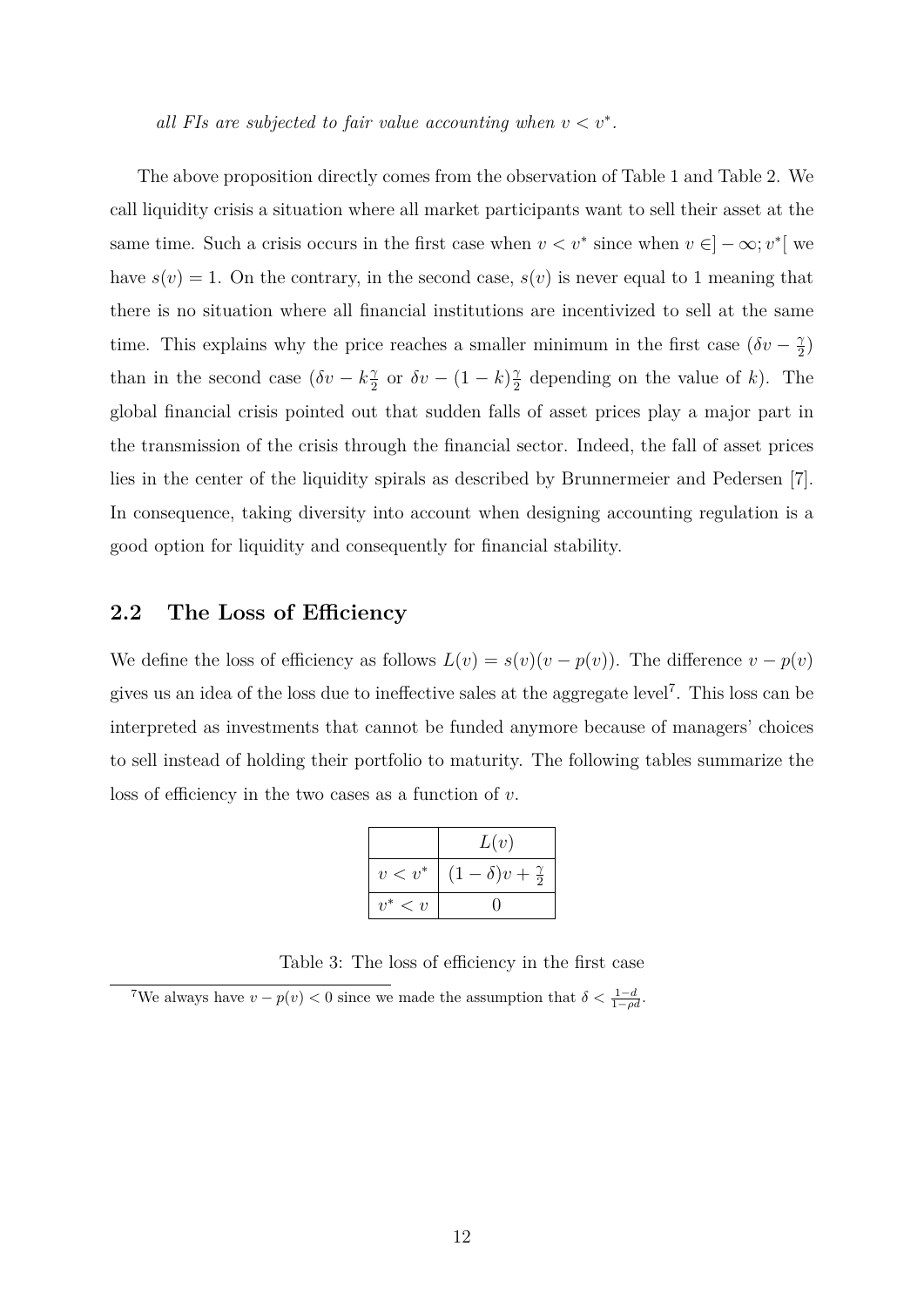|                                                      | L(v)                                                                                                                                                                                     |
|------------------------------------------------------|------------------------------------------------------------------------------------------------------------------------------------------------------------------------------------------|
| $v < v_2^*$                                          | $(1-k)(1-\delta)v + \frac{\gamma}{2}(1-k)^2$                                                                                                                                             |
| $v_2^* < v < \frac{dv_0}{d+\delta-1}$                |                                                                                                                                                                                          |
|                                                      | $\frac{dv_0}{d+\delta-1} < v < \frac{dv_0+\frac{\gamma}{2}}{d+\delta-1} \Big  \frac{2k}{\gamma} \left[ (1-\delta+k(d+\delta-1))v^2 - dv_0(1-\delta-2k(d+\delta-1))v + k(dv_0)^2 \right]$ |
| $\frac{dv_0 + \frac{\gamma}{2}}{d + \delta - 1} < v$ | $k (1-\delta)v+k_2^{\gamma} $                                                                                                                                                            |

Table 4: The loss of efficiency in the second case

Proposition 2: *when all FIs are subjected to fair value accounting, the loss of efficiency grows as the number of FIs*<sub>*LT*</sub> *grows (i.e.*  $\frac{\partial v^*}{\partial k} > 0$ ).

**Proof**: See the Appendix (**4.1.1**).

This result is consistent with the idea that fair value accounting is not a good option for long-term FIs because of their time preference that directly comes from the very nature of what they do. This is something regulation has to take into account in order to solve the above-mentioned two problems: liquidity risk and poor long-term investments funding. Indeed, when the diversity of financial institutions is taken into consideration in the design of accounting regulation, the loss of efficiency is equal to 0 for  $v \in ]v_2^*; \frac{dv_0}{d+\delta}$  $\frac{dv_0}{d+\delta-1}$ [.

PROPOSITION 3: *since*  $v_2^* < v^*$ , the regulation that consists in adapting ac*counting rules to the nature of financial institutions is a better option for assets that exhibit a fat-left tail than the full fair value approach.*

**Proof**: See the Appendix (**4.1.2**).

Figure 1 provides an illustration of the loss of efficiency in both cases for some values of the parameters ( $d = 0.7$ ,  $\delta = 0.6$ ,  $\rho = 0.8$ ,  $\gamma = 1.5$ ,  $k = 0.5$  and  $v_0 = 1$ ).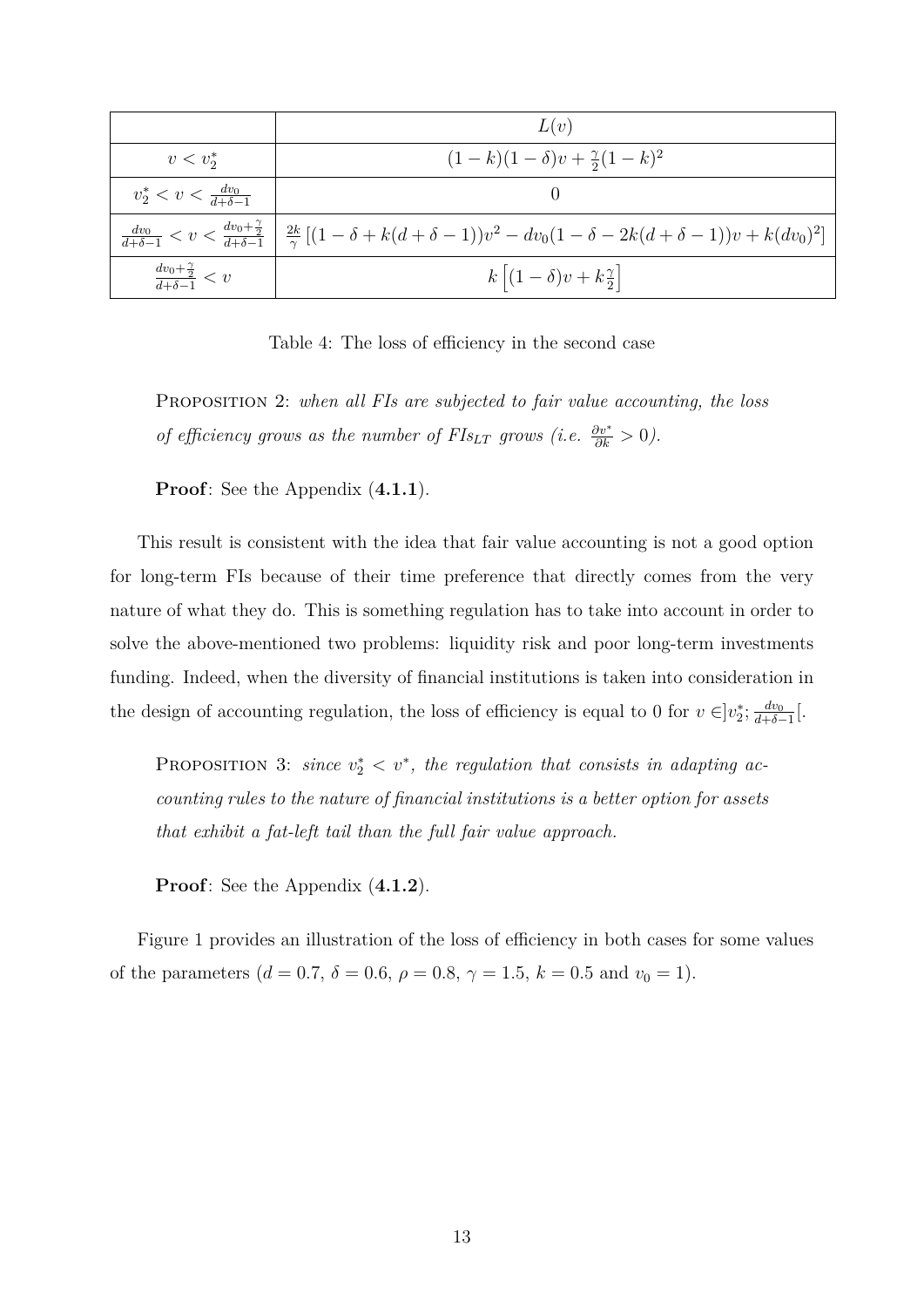

Figure 1: The loss of efficiency in cases 1 and 2

We see that when  $v \in [0.63; 2.33]$  – meaning for all situations between a decrease of the return of the portfolio of 37% and an increase of this return of more than 100% – the loss in terms of efficiency is equal to zero in the second case. This interval covers a wider range of realistic situations than  $[1.25, +\infty]$  (i.e. the interval where the loss in terms of efficiency is equal to zero in the first case). In conclusion, according to Figure 1, an accounting regulation that is designed according to the nature of FIs improves the ability of financial markets to fund investments. This result illustrates the intuition according to which, when accounting regulation treats financial institutions according to their nature, financial markets can more easily fulfill their goal – that is transferring money from those who have liquidity in excess to those who need liquidity to invest. In this respect, an accounting regulation that makes a distinction between financial institutions on the basis of their time horizon offers better results in terms of economic growth than a regulation that resorts to the one-size-fits-all approach.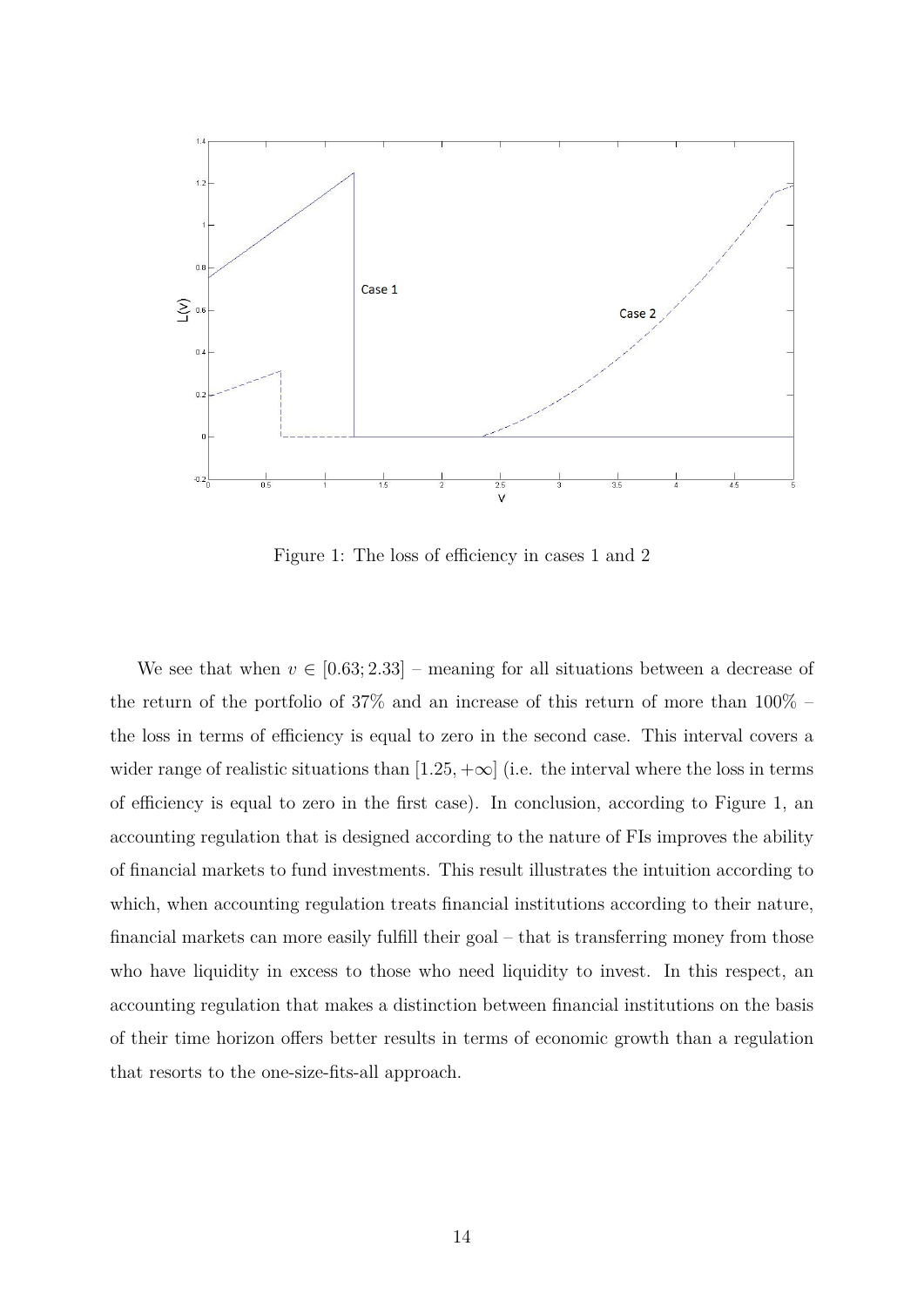## **3 Asset Duration and Market Liquidity**

In this section, we study the impact of the duration of the asset and of market liquidity on both liquidity and efficiency in the two cases that have been presented in the first section.

#### **3.1 Asset Duration**

We study here the impact of the duration of the asset on our results. We interpret *d* as a measure of the duration of the asset.<sup>8</sup> To do so, we first make the assumption that  $\delta = \frac{1-d}{d}$  $\frac{-d}{d}$ , meaning that we suppose that  $\delta$  is a decreasing function in  $d$ <sup>9</sup>. This assumption summarizes the condition according to which we have  $\delta < \frac{1-d}{1-\rho d}$  and is meant to endogenize the link between *d* and *δ*. Indeed, while considering changes in the duration of the asset, we also have to take the impact of these changes on  $\delta$  into account. We denote  $\tilde{v}^*$  (resp.  $\tilde{v}_2^*$ ) the threshold value of *v* in the first (resp. second) case when  $\delta = \frac{1-d}{d}$  $\frac{-d}{d}$ .

Proposition 4: *when d increases, it becomes even more preferable to make a distinction between FIsST and FIsLT when elaborating accounting regulation. This is particularly the case when*  $\gamma$  *is sufficiently small.* 

**Proof**: See the Appendix (**4.1.3**).

In the first case, the impact of an increase of the duration of the asset is not ambiguous: when  $d$  increases,  $\tilde{v}^*$  increases. This means that when the duration of the asset increases, the range of situations where a liquidity crisis occurs widens and the loss of efficiency grows on average. On the contrary, the impact of an increase of the duration of the asset on financial stability and on economic efficiency is at first sight ambiguous in the second case. We indeed have  $\frac{\partial \frac{d^2 v_0}{(1-d)^2}}{\partial d} > 0$  and  $\frac{\partial \tilde{v}_2^*}{\partial d} > 0$ , which means that the interval  $[\tilde{v}_2^*, \frac{d^2 v_0}{(1-d)^2}]$  $\frac{d^2v_0}{(1-d)^2}$ "moves rightward" when *d* increases. In other words, when *d* increases, the loss of efficiency becomes smaller if the asset pays a yield close to the upper bound of the interval while this loss becomes larger if the asset underperforms. The second case becomes therefore less favorable to fat-tail assets when *d* increases. Yet, for a sufficiently small value of  $\gamma$ , it

<sup>8</sup>Duration can be defined as the weighted average of the times until fixed cash flows of a financial asset are received. In our model, *d* is the probability that the asset pays in  $t = 1$  so the bigger *d* is the longer the duration of the asset is.

<sup>&</sup>lt;sup>9</sup>In **1.1** we gave a reason why, economically speaking, we can think of  $\delta$  as a decreasing function in *d*. <sup>10</sup>We indeed have  $\frac{1-d}{d} < \frac{1-d}{1-\rho d}$  since  $d > \frac{1}{2}$  and  $\rho d > \frac{1}{2}$ .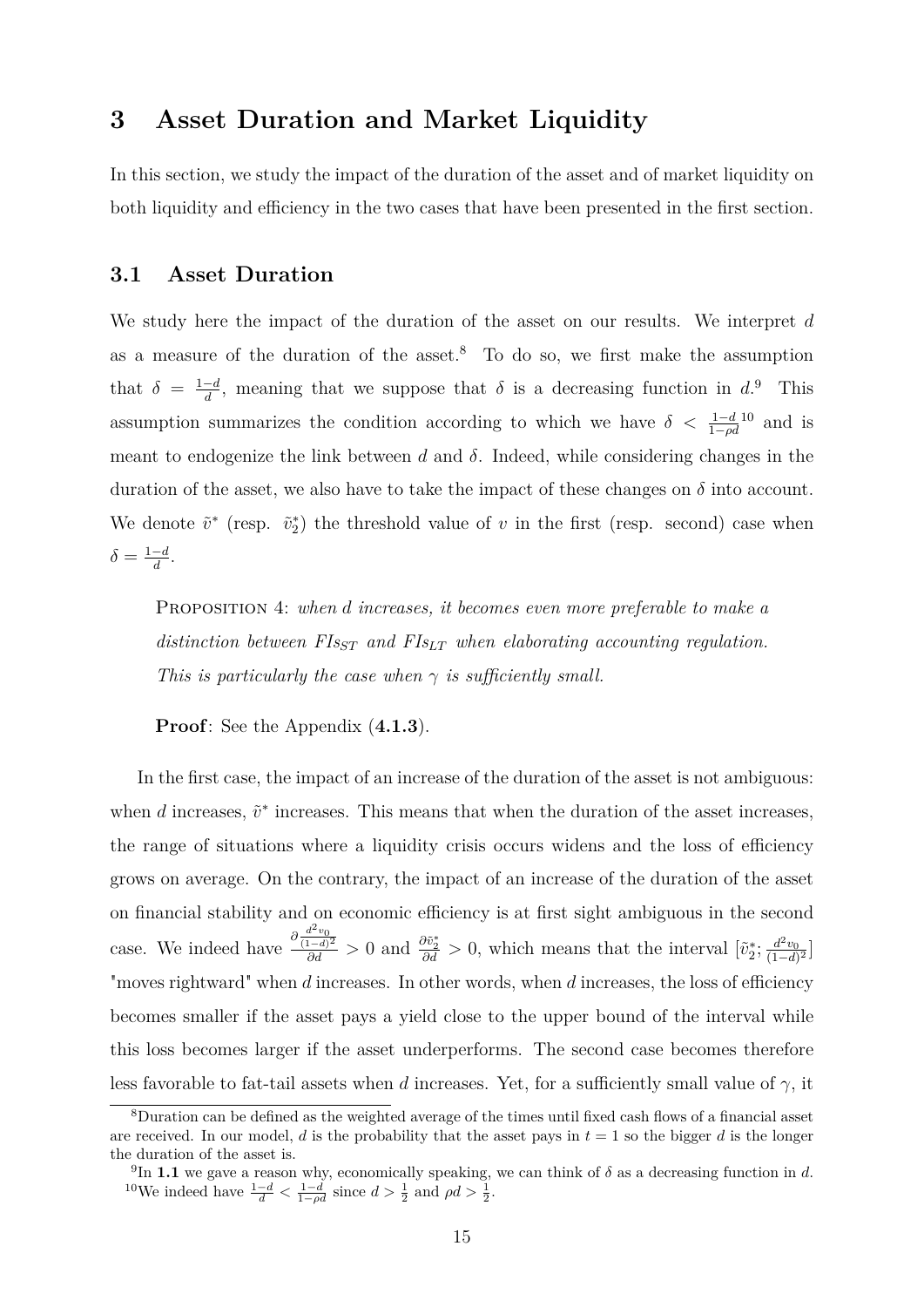is possible to show that  $\frac{\partial \left(\frac{d^2 v_0}{(1-d)^2} - \tilde{v}_2^*\right)}{\partial d}$  $\frac{d^2}{d^2}$  > 0, which means that when *d* increases the interval  $[\tilde{v}_2^*; \frac{d^2v_0}{(1-d)}]$  $\frac{d^2v_0}{(1-d)^2}$  widens and consequently the range of situations where the loss of efficiency is equal to zero in the second case widens. Finally, when the duration of the asset increases, it seems that it becomes even more preferable to choose an accounting regulation that makes a distinction between long and short-term institutions, especially when the market is not too illiquid. This result is particularly interesting since it is now a standard result in the literature that fair value is never a good option for financial institutions when markets are illiquid. We add to this result the idea that, even when markets are liquid, it is preferable not to opt for a full fair value approach but to design accounting rules regarding the nature of FIs.

## **3.2 Market Liquidity**

We know that an increase of market illiquidity has a negative impact on both liquidity and efficiency when financial institutions are subjected to fair value accounting. Indeed, both  $\frac{\partial v^*}{\partial \gamma}$  and  $\frac{\partial v^*}{\partial \gamma}$  are positive. Yet, the impact of an increase of  $\gamma$  on the comparison between the two cases that have been presented in the previous section is not clear.

Proposition 5: *when γ increases it becomes even more preferable to make a distinction between FIsLT and FIsST when designing accounting regulation.*

**Proof**: Since we know that  $v^* > v_2^*$  and since we have  $\frac{\partial v^*}{\partial \gamma} = \frac{v^*}{\gamma}$  $\frac{v^*}{\gamma}$  and  $\frac{\partial v_2^*}{\partial \gamma} = \frac{v_2^*}{\gamma}$ we consequently have  $\frac{\partial (v^* - v_2^*)}{\partial \gamma} > \frac{1}{\gamma}$  $\frac{1}{\gamma}(v^* - v_2^*) > 0$  $\Box$ 

When  $\gamma$  increases, the loss of efficiency grows in both cases. Yet, according to PROPOsition 5, it grows faster in the first case than in the second. This proposition indeed states that the range of situations where  $s(v) = 0$  shrinks slower in the second case than in the first.

## **Conclusion**

The global financial crisis has clearly brought out the devastating consequences of the inability of the financial system to handle liquidity shortages. We think that this inability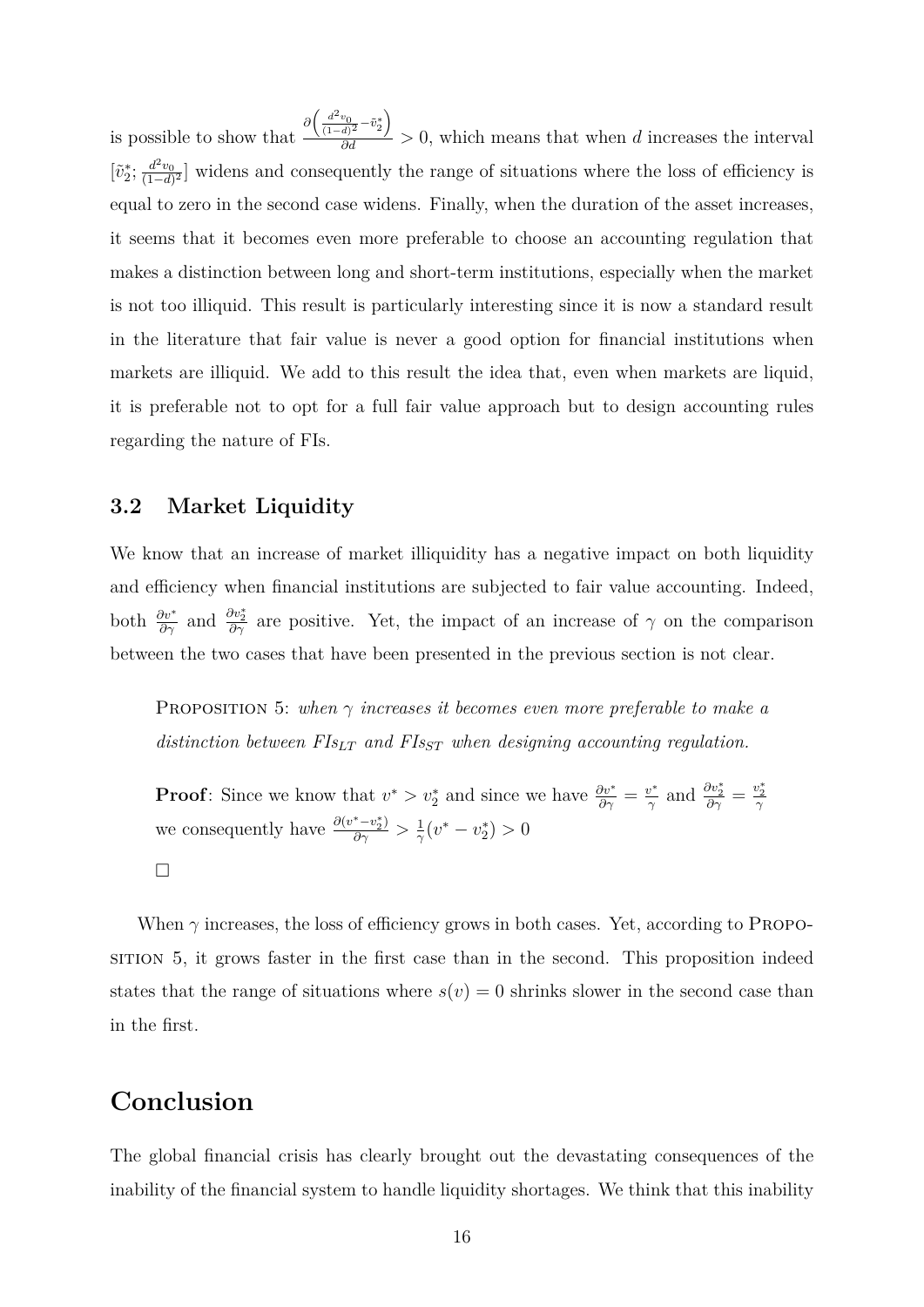directly comes from the setting up of rules and practices that tend to homogenize incentives and consequently to homogenize behaviors in financial markets. Besides limiting the resilience of the financial system, this homogenization of behaviors has harmful consequences in terms of long-term investments funding in so far as no one wants to handle the liquidity risk associated with long-term assets.

Fair value accounting is one element of this set of practices and rules that tends to shorten market participants time horizon. If the rationale behind fair value accounting – that is enhancing transparency in order to limit unreported losses and manipulations – can justify its use in the case of short-term financial institutions that constantly face the risk of a sudden liquidity need, it is totally irrelevant when it comes to long-term financial institutions that will not face liquidity needs before ten or twenty years.

In this perspective, our model shows that an accounting regulation that takes the diversity of financial institutions into account offers better results both in terms of liquidity and in terms of efficiency than a regulation that ignores this diversity. More specifically, our model focuses on situations where the asset is rather long-lived (i.e.  $d > \frac{1}{2}$ )<sup>11</sup> and the market not too illiquid. In this particular case, which is favorable to fair value accounting since the negative effects associated with fair value are particularly strong when markets are illiquid, we indeed show that it is preferable to make a distinction between long-term and short-term financial institutions.

This is an argument in favor of an accounting regulation that focuses on the nature of institutions rather than on assets and liabilities taken separately. This may be one of the major problems with the way the IFRS are designed: instead of taking a balance sheet approach, they focus on what kind of assets and liabilities are to be found in the banlance sheet. This leads to curious situations such as the fact that insurers are subjected to IFRS 4 Phase  $1^{12}$  when valuing their liabilities whereas they are subjected to IAS  $39^{13}$ for their assets. In practice, in France for instance, this means that, most of the time, insurers value their liabilities using historical cost accounting while valuing their assets using fair value accounting.<sup>14</sup> We think the IASB should take another approach than the

<sup>&</sup>lt;sup>11</sup>The investment to be fund is consequently a long-term investment.

<sup>12</sup>IFRS 4 Phase 1 "Insurance Contracts"

<sup>13</sup>IAS 39 "Financial Instruments"

<sup>14</sup>Even if IAS 39 makes it possible to classify assets as "held to maturity" (HTM) and use historical cost accounting to value these assets, very few insurers resort to this possibility in practice. The reason is that when an asset considered as HTM is sold before its term, all assets classified as HTM are immediately re-classified as "avalaible for sale" and subjected to fair value accounting with values' fluctuations reported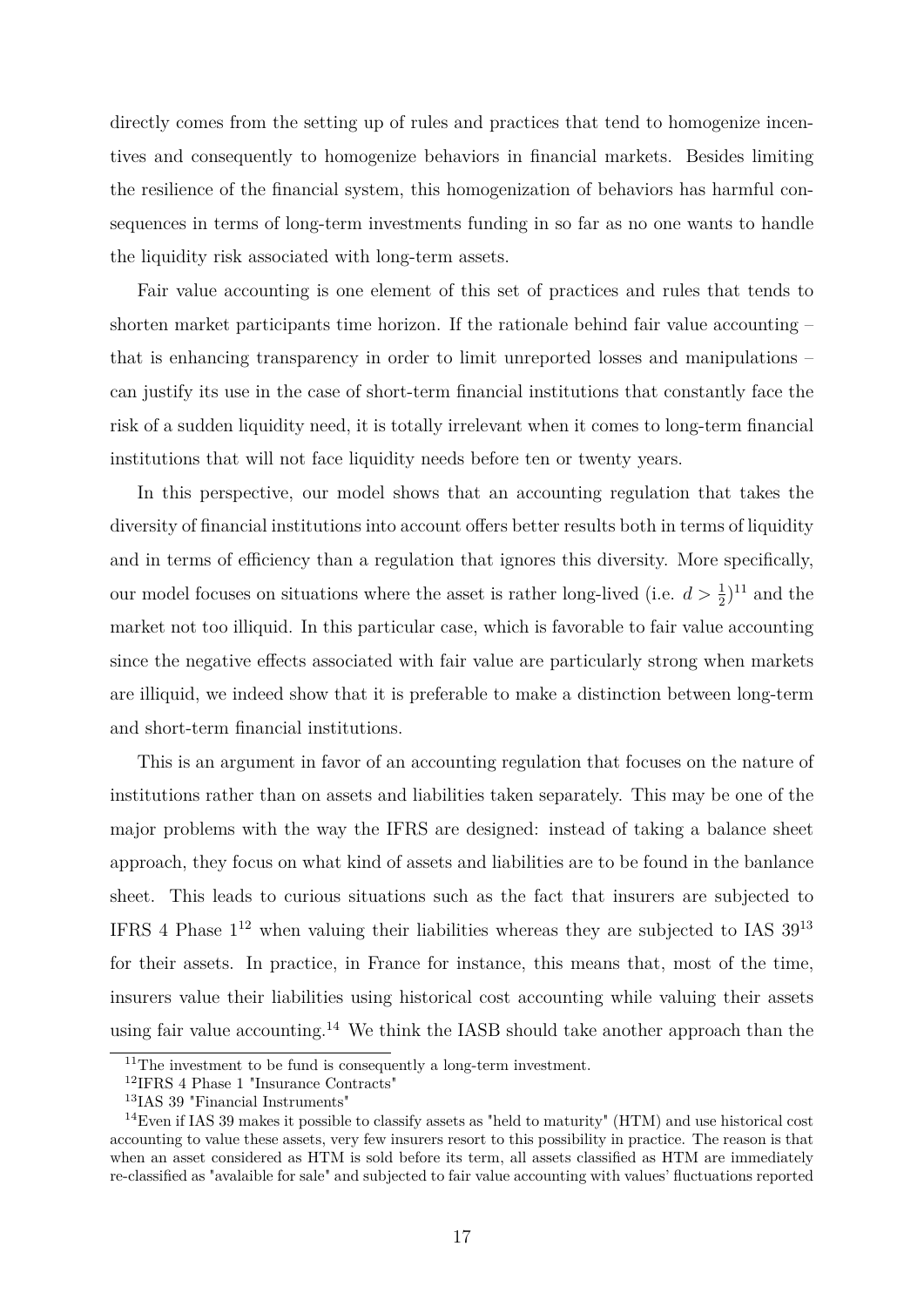current one. This is something that seems to have been partially taken into consideration in the design of IFRS 9, the standard that will replace IAS 39 in 2018 for banks and in 2021 for insurers. Indeed, as shown on Figure 2, IFRS 9 will make it possible to use more easily historical cost accounting for institutions that rely on a business model whose purpose is to collect contractual cash flows in the long run. This is something that could help insurers to manage their assets according to the specific nature of their liabilities. Yet, IFRS 9 does not treat equities in a way that would favor long-term investments. Indeed, equities holding is always considered as a short-term strategy and equities are consequently always valued using fair value accounting which is one of the criticisms that can be made regarding the design of IFRS 9.



Figure 2: Classification of Financial Instruments under IFRS 9 (taken from EY [13])

## **4 Appendix**

## **4.1 Proofs**

#### **4.1.1 Proof of Proposition 2**

$$
\tfrac{\partial v^*}{\partial k}=\tfrac{2[(d-\tfrac{1}{2})(1-d-\delta+\rho\delta d)-(1-d)(1-\delta)(\rho d-\tfrac{1}{2})]\gamma(\rho d-\tfrac{1}{2})(d-\tfrac{1}{2})}{[2((1-k)(d-\tfrac{1}{2})(1-d-\delta+\rho\delta d)+k(1-d)(1-\delta)(\rho d-\tfrac{1}{2}))]^2}
$$

directly in the income statement (this rule is known as the *tainting rule*). Consequently, insurers usually prefer to classify directly their assets as "avalaible for sale" which makes it possible to use fair value accounting with values' fluctuations reported as other comprehensive income (OCI).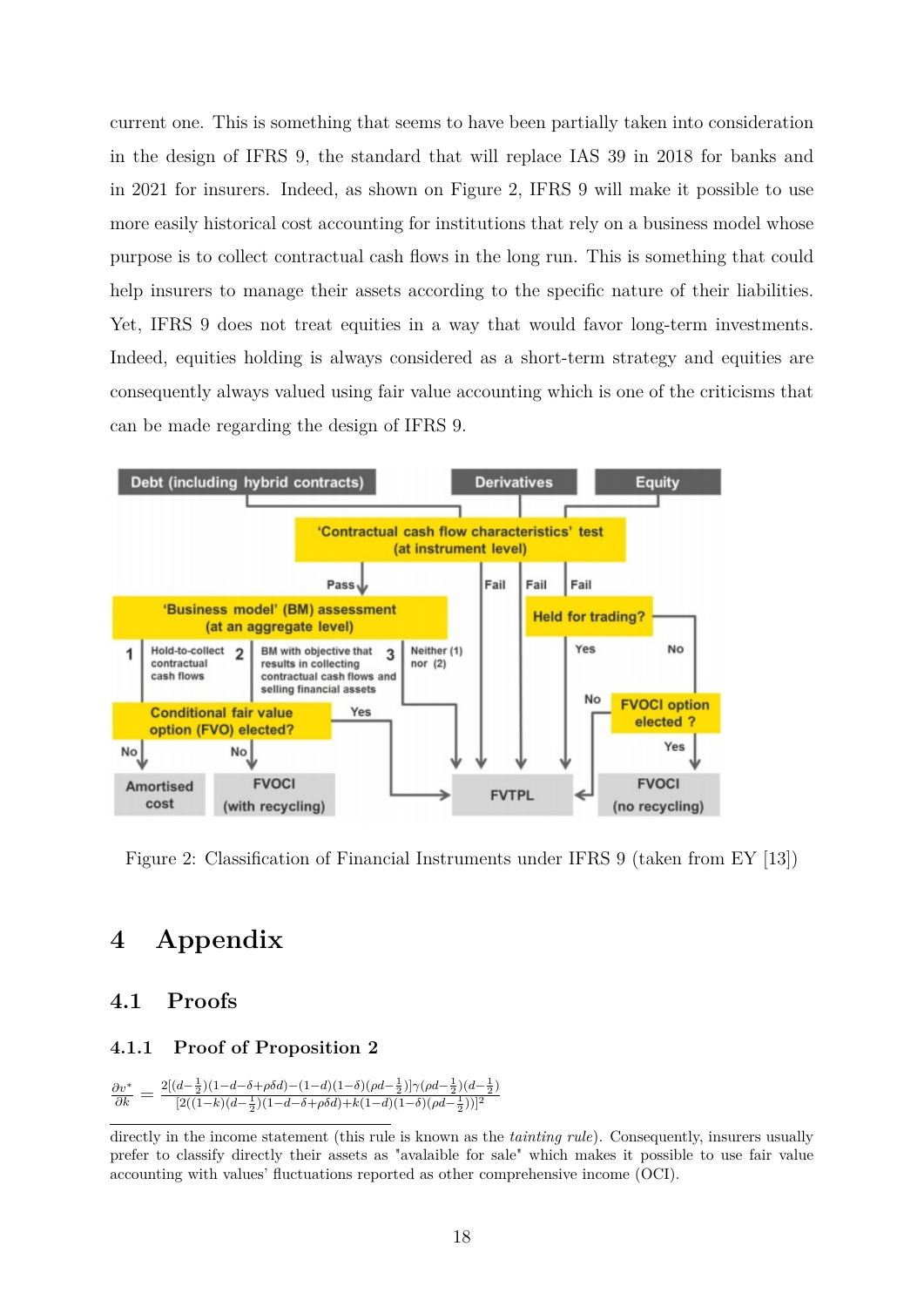Therefore:

$$
\frac{\partial v^*}{\partial k} > 0 \leftrightarrow \delta < \frac{1-d}{1-\rho d} \frac{(1-\rho d)(\rho d - d)}{(1-d)(\rho d - \frac{1}{2}) - (1-\rho d)(d - \frac{1}{2})}
$$
  
Since  $\rho d > \frac{1}{2}$ , we know that  $(\rho d - d)(1 - \rho d) - (1 - d)(\rho d - \frac{1}{2}) + (1 - \rho d)(d - \frac{1}{2}) =$   
 $(\rho d - \frac{1}{2})(d - \rho d) > 0$ , therefore  $\frac{1-d}{1-\rho d} \left[ \frac{(\rho d - d)(1-\rho d)}{(1-d)(\rho d - \frac{1}{2}) - (1-\rho d)(d - \frac{1}{2})} \right] > \frac{1-d}{1-\rho d}$   
We made the assumption that when  $\rho d > \frac{1}{2}$  we always have  $\frac{1-d}{1-\rho d} > \delta$ , therefore when  
 $\rho d > \frac{1}{2}$  we always have  $\frac{\partial v^*}{\partial k} > 0$ 

#### **4.1.2 Proof of Proposition 3**

$$
v_2^* < v^* \leftrightarrow \frac{(1-k)}{1-d-\delta+\rho d\delta} < \frac{(d-\frac{1}{2})}{(1-k)(d-\frac{1}{2})(1-d-\delta+\rho \delta d)+k(1-d)(1-\delta)(\rho d-\frac{1}{2})}
$$
\n
$$
\leftrightarrow \delta < \frac{1-d}{1-\rho d} \left[ \frac{(1-k)^2(d-\frac{1}{2})+k(1-k)(\rho d-\frac{1}{2})-(d-\frac{1}{2})}{(1-k)^2(d-\frac{1}{2})+\frac{k(1-k)(1-d)(\rho d-\frac{1}{2})}{1-\rho d}-(d-\frac{1}{2})} \right]
$$
\nWhen  $\rho d > \frac{1}{2}$ , we always have  $\frac{(1-k)^2(d-\frac{1}{2})+k(1-k)(\rho d-\frac{1}{2})-(d-\frac{1}{2})}{(1-k)^2(d-\frac{1}{2})+\frac{k(1-k)(1-d)(\rho d-\frac{1}{2})}{1-\rho d}-(d-\frac{1}{2})} > 1$ \nSo, when  $\rho d > \frac{1}{2}$  and  $\frac{1-d}{1-\rho d} > \delta$ , we always have  $v_2^* < v^*$ 

#### **4.1.3 Proof of Proposition 4**

**Proof that**  $\frac{\partial \tilde{v}^*}{\partial d} > 0$  $\frac{\partial \tilde{v}^*}{\partial d} = \frac{2\gamma \left[ (1+\frac{\rho d-1}{d})(d-\frac{1}{2})(\rho d+\frac{1}{4}-\frac{1}{2}\rho-\frac{1}{2}d) - (1-d)(d-\frac{1}{2})^2(\rho d-\frac{1}{2})\frac{1}{d^2}+k((\rho d)^2-\rho^2d-\frac{3}{2}\rho d^2+\frac{3}{2}\rho d-\frac{3}{8}\rho-\frac{1}{2}d+\frac{1}{8}+\frac{1}{4}\rho^2+\frac{1}{2}d^2)\right]}{4(1-d)^2\left[(d-\frac{1}{2})(1+\frac{\rho d-1}{2})+k(\rho$  $4(1-d)^2 \left[ (d - \frac{1}{2})(1 + \frac{\rho d - 1}{d}) + k(\rho d - \frac{1}{2}\rho - d + \frac{1}{2}) \right]^2$ It is easy to show that  $(\rho d)^2 - \rho^2 d - \frac{3}{2}$  $\frac{3}{2}\rho d^2 + \frac{3}{2}$  $\frac{3}{2}\rho d - \frac{3}{8}$  $\frac{3}{8}\rho - \frac{1}{2}$  $rac{1}{2}d + \frac{1}{8} + \frac{1}{4}$  $rac{1}{4}\rho^2 + \frac{1}{2}$  $\frac{1}{2}d^2 < 0$  when  $\rho$ and *d* are in  $\frac{1}{2}$  $\frac{1}{2}$ ; 1[ Consequently, if  $g(d, \rho) = (1 + \frac{\rho d - 1}{d})(d - \frac{1}{2})$  $(\rho d + \frac{1}{4} - \frac{1}{2})$  $rac{1}{2}\rho - \frac{1}{2}$  $\frac{1}{2}d) - (1-d)(d-\frac{1}{2})$  $(\frac{1}{2})^2(\rho d - \frac{1}{2})$  $\frac{1}{2}$  $\frac{1}{d^2}$  $\frac{1}{d^2} +$  $((\rho d)^2 - \rho^2 d - \frac{3}{2})$  $\frac{3}{2}\rho d^2 + \frac{3}{2}$  $\frac{3}{2}\rho d - \frac{3}{8}$  $\frac{3}{8}\rho - \frac{1}{2}$  $rac{1}{2}d + \frac{1}{8} + \frac{1}{4}$  $rac{1}{4}\rho^2 + \frac{1}{2}$  $\frac{1}{2}d^2$ ) > 0 we also have  $\frac{\partial \tilde{v}^*}{\partial d}$  > 0 The following graph plots  $g(d, \rho)$  for  $\rho \in ]\frac{1}{2}$  $\frac{1}{2}$ ; 1[ and  $d \in ]\frac{1}{2}$  $\frac{1}{2}$ ; 1[. We indeed have  $g(d, \rho) \geq 0$ for these values of *d* and *ρ* Finally,  $\frac{\partial \tilde{v}^*}{\partial d} > 0$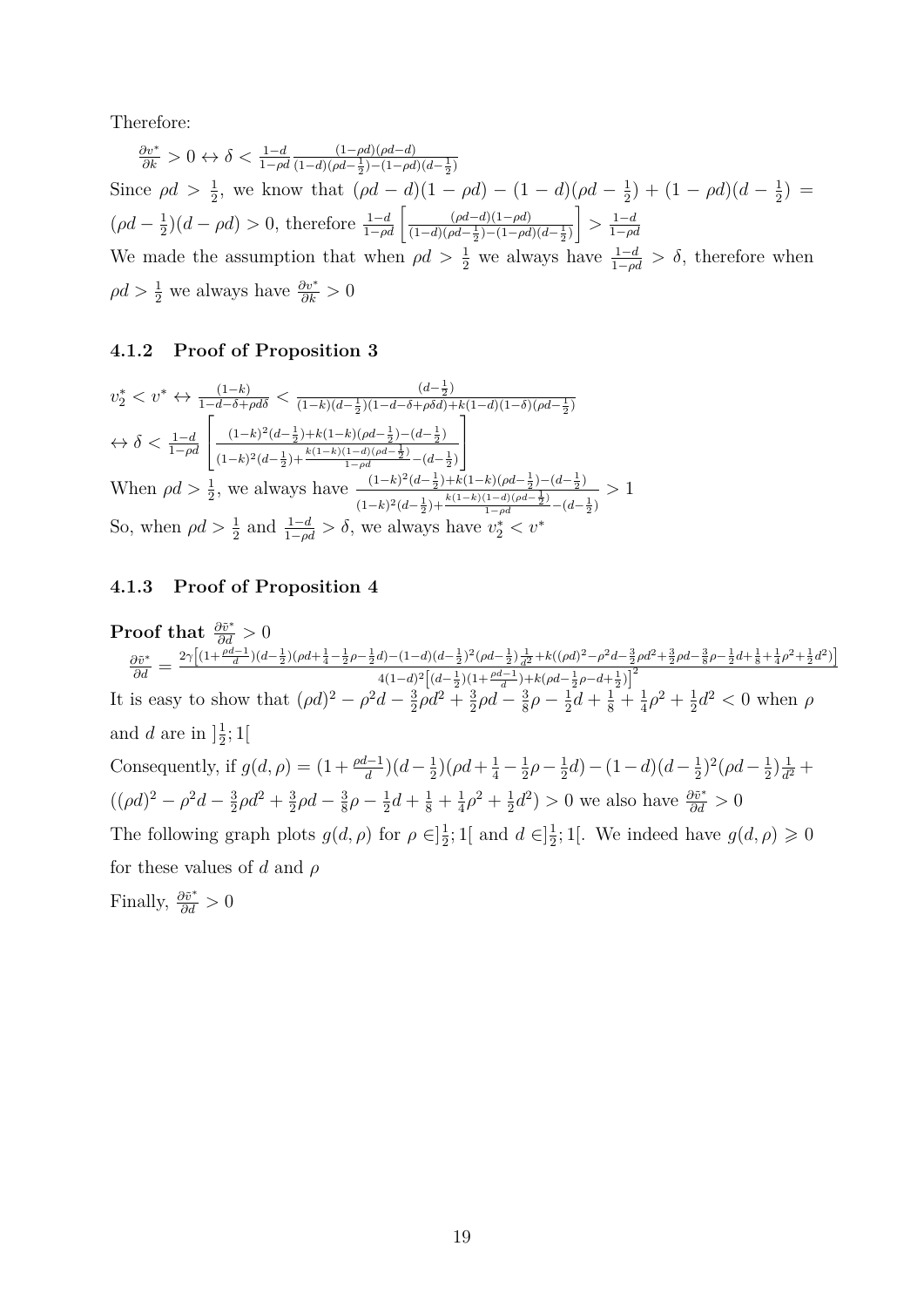

Proof that  $\frac{\partial \left(\frac{d^2v_0}{(1-d)^2} - \tilde{v}_2^*\right)}{\partial d}$  $\frac{2dv_0(d+\rho d-1)^2}{2d} > 0$  when  $\gamma < \frac{2dv_0(d+\rho d-1)^2}{\frac{1-k}{2}(1-d)((3\rho+2\rho^2-1)d^2-4\rho d+1)}$ On the one hand, we have  $\frac{\partial \left(\frac{d^2 v_0}{(1-d)^2}\right)}{\partial d}$  $\frac{d^2d}{d^2d} = \frac{2dv_0(1-d)^2 - 2(d-1)d^2v_0}{(1-d)^4}$  $\frac{d^{2}-2(d-1)d^{2}v_{0}}{(1-d)^{4}} = \frac{2dv_{0}}{(1-d)}$  $\frac{2dv_0}{(1-d)^3} > 0$  since  $d < 1$ On the other hand, we have  $\frac{\partial \tilde{v}_2^*}{\partial d} = \gamma \left( \frac{1-k}{2} \right)$ 2  $\frac{\rho(1-d)(1+\frac{\rho d-1}{d})+(1+\rho-\frac{1}{d^2})(\rho d-\frac{1}{2})}{h^2}$  $[(1-d)(1+\frac{\rho d-1}{d})]^2$ We can show that  $\frac{\partial \tilde{v}_2^*}{\partial d} > 0$  when  $\rho \in ]\frac{1}{2}$  $\frac{1}{2}$ ; 1[. We are now interested in the sign of  $\partial \left( \frac{d^2 v_0}{(1-d)^2} - \tilde{v}_2^* \right)$  $\frac{d^{2}}{d^{2}} \frac{d^{2}}{d^{2}} = \frac{1}{d^{2}(1-d)^{3}(1-d)^{3}}$  $\frac{1}{d^2(1-d)^3(1+\frac{\rho d-1}{d})^2} \left[2dv_0(d+\rho d-1)^2-\gamma\frac{1-k}{2}\right]$  $\frac{-k}{2}(1-d)((3\rho+2\rho^2-1)d^2-4\rho d+1)$ Immediately, we have  $\frac{\partial \left(\frac{d^2 v_0}{(1-d)^2} - \tilde{v}_2^*\right)}{\partial d}$ *d*  $\frac{2dv_0(d+\rho d-1)^2}{2d} > 0$  when  $\gamma < \frac{2dv_0(d+\rho d-1)^2}{\frac{1-k}{2}(1-d)((3\rho+2\rho^2-1)d^2-4\rho d+1)}$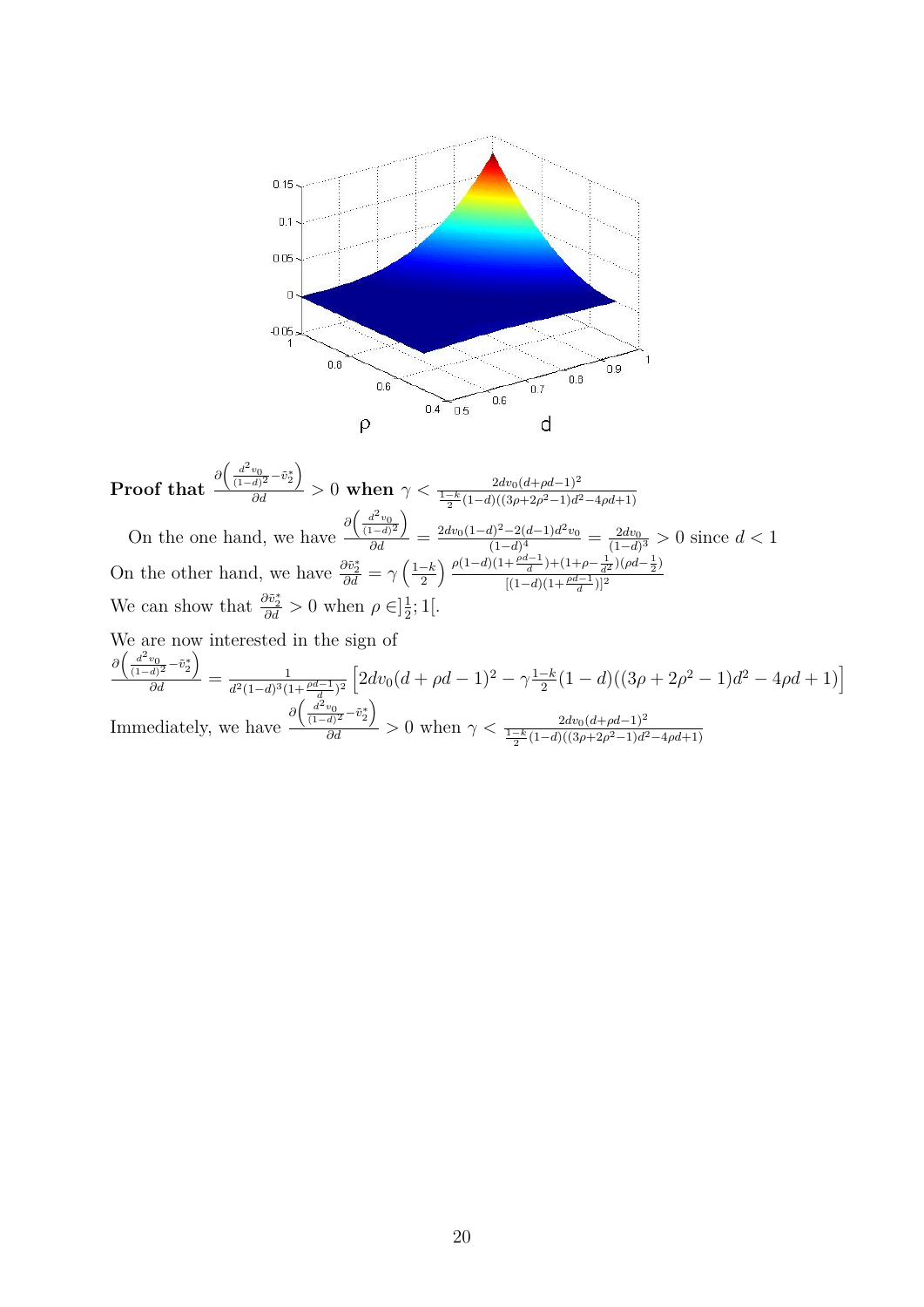|                                                                                                                                                                                                                                        |                                 |                               | ${\rm FI}_{ST}$                 |                               |                   |                   | $FI_{LT}$                 |                                 |
|----------------------------------------------------------------------------------------------------------------------------------------------------------------------------------------------------------------------------------------|---------------------------------|-------------------------------|---------------------------------|-------------------------------|-------------------|-------------------|---------------------------|---------------------------------|
|                                                                                                                                                                                                                                        |                                 | $\mathcal{L}$                 | S                               | 4                             | LC.               | G                 | $\overline{ }$            | $\infty$                        |
|                                                                                                                                                                                                                                        | $\rho d < \frac{1}{2}$          | $\frac{1}{2}$<br>p            | $\rho d > \frac{1}{2}$          | $\rho d > \frac{1}{2}$        | $d > \frac{1}{2}$ | $d > \frac{1}{2}$ | $\frac{1}{2}$<br>$d \leq$ | $\frac{1}{2}$<br>$\overline{q}$ |
|                                                                                                                                                                                                                                        | $\delta > \frac{1-d}{1-\rho d}$ | $\delta<\frac{1-d}{1-\rho d}$ | $\delta > \frac{1-d}{1-\rho d}$ | $\delta<\frac{1-d}{1-\rho d}$ | $\delta < 1$      | $\delta > 1$      | $\delta < 1$              | $\delta > 1$                    |
| v<0                                                                                                                                                                                                                                    | Hold                            | hold<br>Sell or               | Sell or hold                    | <b>Sell</b>                   | <b>Sell</b>       | Sell or hold      | Sell or hold              | Hold                            |
| $v \in [0; \frac{\gamma(\rho d - \frac{1}{2})}{(1 - d - \delta + \rho d \delta)}]$                                                                                                                                                     | Sell or hold                    | Hold                          | Sell                            | Sell or hold                  | Sell or hold      | <b>Sell</b>       | Hold                      | Sell or hold                    |
| $v\in ]\frac{\gamma(\rho d-\frac{1}{2})}{(1-d-\delta+\rho d\delta)}\cdot \frac{\gamma(d-\frac{1}{2})}{(1-d)(1-\delta)}]$                                                                                                               | Sell                            | Hold                          | Sell                            | Hold                          | Sell or hold      | <b>Sell</b>       | Hold                      | Sell or hold                    |
| $v>\frac{\gamma(d-\frac{1}{2})}{(1-d)(1-\delta)}$                                                                                                                                                                                      | <b>Sell</b>                     | Hold                          | <b>Sell</b>                     | Hold                          | Hold              | Sell              | Hold                      | <b>Sell</b>                     |
| • To draw the table we made the assumption that $\frac{\gamma(\rho d - \frac{1}{2})}{(1 - d - \delta + \rho d \delta)} < \frac{\gamma(d - \frac{1}{2})}{(1 - d)(1 - \delta)}$ (the reverse assumption would not change anything to the |                                 |                               |                                 |                               |                   |                   |                           |                                 |
| below discussion).                                                                                                                                                                                                                     |                                 |                               |                                 |                               |                   |                   |                           |                                 |
|                                                                                                                                                                                                                                        |                                 |                               |                                 |                               |                   |                   |                           |                                 |

- 
- sold in the short run (since  $\delta > 1$  and  $\delta > \frac{1-d}{1-\rho d}$ ). On the contrary, a long-term asset is associated to a liquidity risk, meaning that it is normallly hard to sell in the short run. Therefore, we put aside these t • Cases 3 and 6 do not seem realistic in so far as we have a rather long-term asset (since  $d > \frac{1}{2}$  and  $\rho d > \frac{1}{2}$ ) that can be profitably Cases 3 and 6 do not seem realistic in so far as we have a rather long-term asset (since  $d > \frac{1}{2}$  and  $\rho d > \frac{1}{2}$ ) that can be profitably sold in the short run (since  $\delta$  > 1 and  $\delta$  >  $\frac{1-d}{1-\rho d}$ ). On the contrary, a long-term asset is associated to a liquidity risk, meaning that it is normallly hard to sell in the short run. Therefore, we put aside these two cases.
- In cases 2 and 7, fair value accounting achieves the first-best in so far as FIs always hold their portfolio to maturity when  $v > 0$ .<br>These two cases are consequently put aside. In cases 2 and 7, fair value accounting achieves the first-best in so far as FIs always hold their portfolio to maturity when *v >* 0. These two cases are consequently put aside.
- Cases 4 and 8 cannot be taken together since we cannot have at the same time  $\delta > 1$  and  $\delta < \frac{1-d}{1-ad}$ . • Cases 4 and 8 cannot be taken together since we cannot have at the same time *δ* > 1 and *δ* <  $\frac{1-d}{1-\rho d}$ .<br>• The only matches nossible are consequently: case 1 with case 8 case 1 with case 5 and case 4 with
- The only matches possible are consequently: case 1 with case 8, case 1 with case 5 and case 4 with case 5.  $\bullet$  The only matches possible are consequently: case 1 with case 8, case 1 with case 5 and case 4 with case 5.
- We put aside cases 1 and 8 because we are particularly interested in situations where sales are ineffective at the aggregate level (i.e.  $v > p(v)$ ) to study the impact of accounting regulation on economic efficiency. Fina We put aside cases 1 and 8 because we are particularly interested in situations where sales are ineffective at the aggregate level (i.e.  $v > p(v)$  to study the impact of accounting regulation on economic efficiency. Finally, we focus on cases 4 and 5.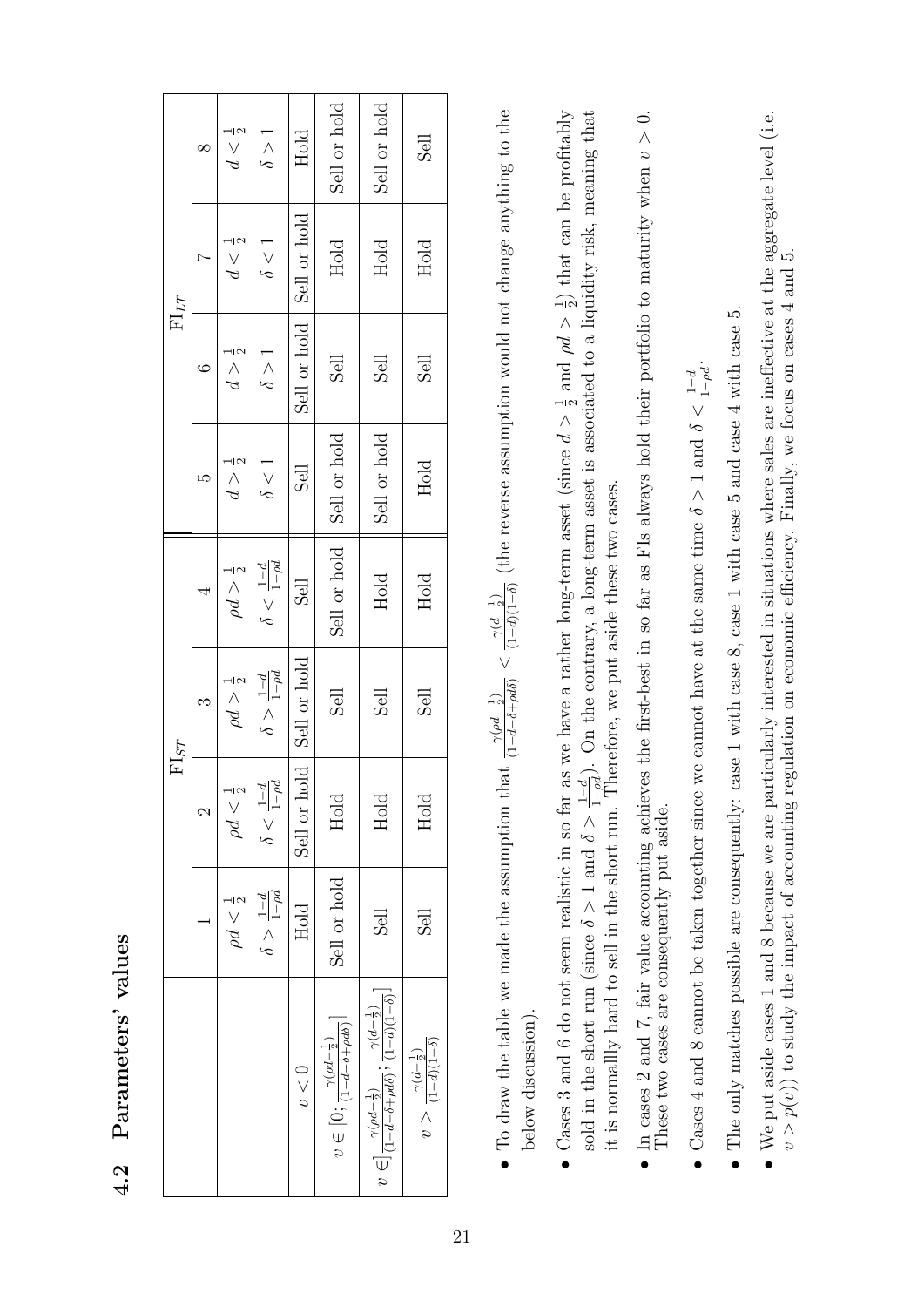## **References**

- [1] Allen, F. and E. Carletti. 2008. Mark-to-Market Accounting and Liquidity Pricing. *Journal of Accounting and Economics* 75 (2): 358-378
- [2] Bannier, C. 2005. Big Elephants in Small Ponds : Do Large Traders Make Financial Markets More Agressive ? *Journal of Monetary Economics* 52 (8): 1517-1531
- [3] Barth, M., W. Beaver and W. Landsman. 1996. Value-Relevance of Banks' Fair Value Disclosures under SFAS 107. *The Accounting Review* 71 (4): 513-537
- [4] Bernard, V., R. Merton and K. Papelu. 1995. Mark-to-Market Accounting for Banks and Thrifts: Lessons from the Danish Experience. *Journal of Accounting Research* 33 (1): 1-32
- [5] Bignon, V., Y. Biondi and X. Ragot. 2009. An Economic Analysis of Fair Value : Accounting as a Vector of Crisis. *Cournot Center for Economic Studies* Prisme 15
- [6] Blankespoor, E., T. Linsmeier, K. Petroni and C. Shakespeare. 2013. Fair Value Accounting for Financial Instruments: Does It Improve the Association between Bank Leverage and Credit Risk ? *The Accounting Review* 88 (4): 1143-1177
- [7] Brunnermeier, M. and L.H. Pedersen. 2009. Market Liquidity and Funding Liquidity. *Review of Financial Studies* 22 (6): 2201-2238
- [8] Carlsson, H. and E. Van Damme. 1993. Global Games and Equilibrium Selection. *Econometrica* 61 (5): 989-1018
- [9] Capkun, V., A. Cazavan-Jeny, T. Jeanjean and L. Weiss. 2008. Earnings Management and Value Relevance During the Mandatory Transition from Local Gaaps to IFRS in Europe. *Ssrn.com*
- [10] Corsetti, G., A. Dasgupta, S. Morris and H.S. Shin. 2004. Does One Soros Make a Difference ? A Theory of Currency Crises with Large and Small Traders. *Review of Economic Studies* 71 (1): 87-113
- [11] Eccher, E., K. Ramesh and S. Ramu Thiagarajan. 1996. Fair Value Disclosures by Bank Holding Companies. *Journal of Accounting and Economics* 22 (1): 79-117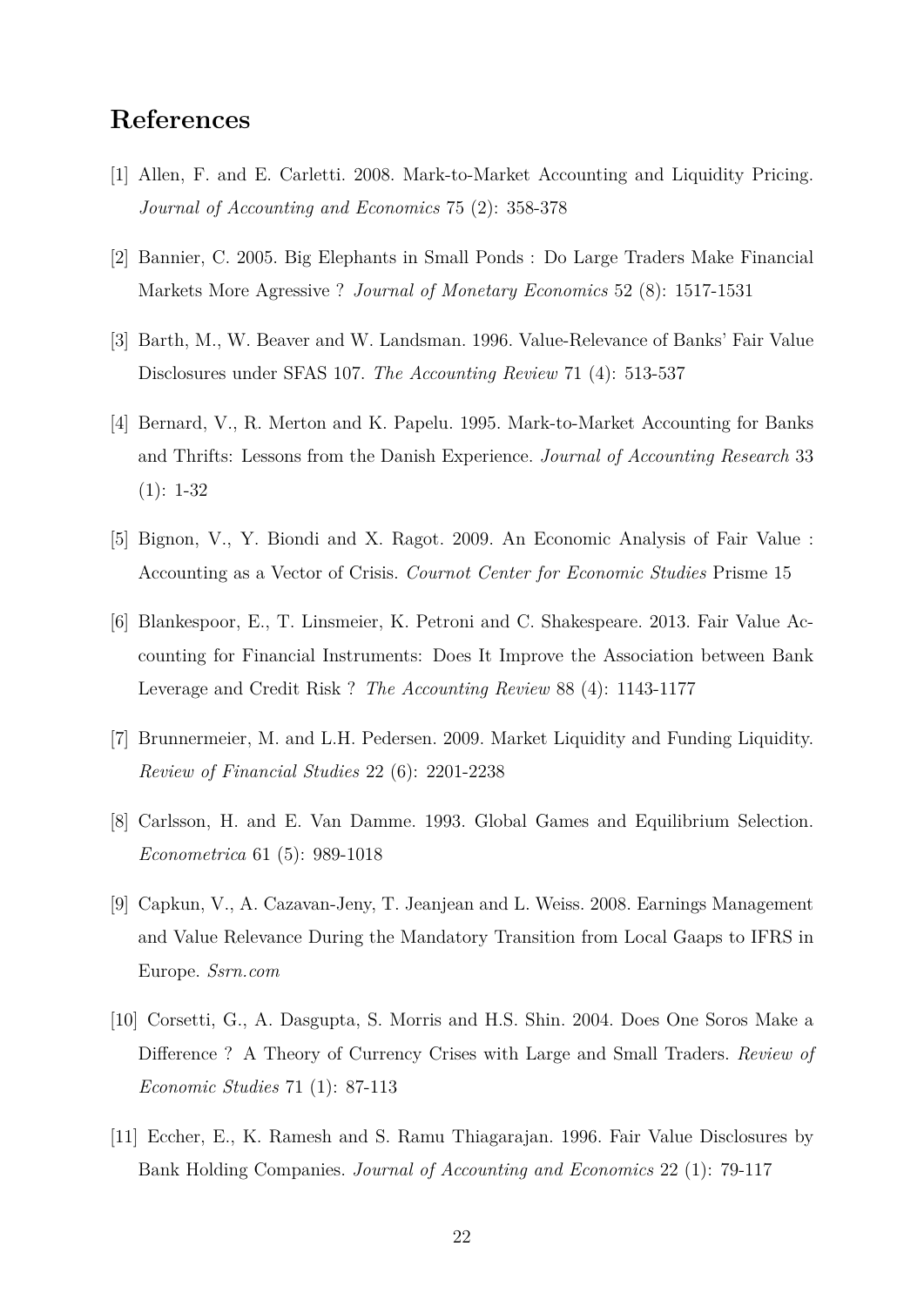- [12] Ellul, A., C. Jotikasthira, C. Lundblad and Y. Wang. 2014. Mark-to-Market Accounting and Systemic Risk: Evidence from the Insurance Industry. *Economic Policy* 29 (78): 297-341
- [13] Ernst and Young. 2015. *Classification of Financial Instruments under IFRS 9*
- [14] Jaggi, B., J. Winder and C.-F. Lee. 2010. Is There a Future for Fair Value Accounting After the 2008-2009 Financial Crisis ? *Review of Pacific Basin Financial Markets and Policies* 13 (3): 469-493
- [15] Heaton, J., D. Lucas and R. McDonald. 2010. Is Mark-to-Market Accounting Destabilizing ? Accounting and Implications for Policy. *Journal of Monetary Economics* 57  $(1): 64-75$
- [16] Laux, C. and C. Leuz. 2010. Did Fair Value Accounting Contribute to the Financial Crisis ? *Journal of Economic Perspectives* 24 (1): 93-118
- [17] Morris, S. and H.S. Shin. 1998. Unique Equilibrium in a Model of Self-Fulfilling Currency Attacks. *American Economic Review* 88 (3): 587-597
- [18] Morris, S. and H.S. Shin. 2003. Global Games: Theory and Applications. *Advances in Economics and Econometrics* (*Proceedings of the Eighth World Congress of the Econometric Society*) edited by Dewatripont, M., L. Hansen and S. Turnovsky, Cambridge University Press
- [19] Nelson, K. 1996. Fair Value Accounting for Commercial Banks: An Empirical Analysis of SFAS 107. *The Accounting Review* 71 (2): 161-182
- [20] Persaud, A. 2015. *Reinventing Financial Regulation*. Apress
- [21] Persaud, A. 2015. How Not to Regulate Insurance Markets : the Risks and Dangers of Solvency II. *Peterson Institute for International Economics*
- [22] Plantin, G., H. Sapra and H.S. Shin. 2008. Marking-to-Market : Panacea or Pandora's Box ? *Journal of Accounting Research* 46 (2): 435-460
- [23] Plantin, G. and J. Tirole. 2015. Marking to Market versus Taking to Market. *Systemic Risk Center discussion paper* No. 51